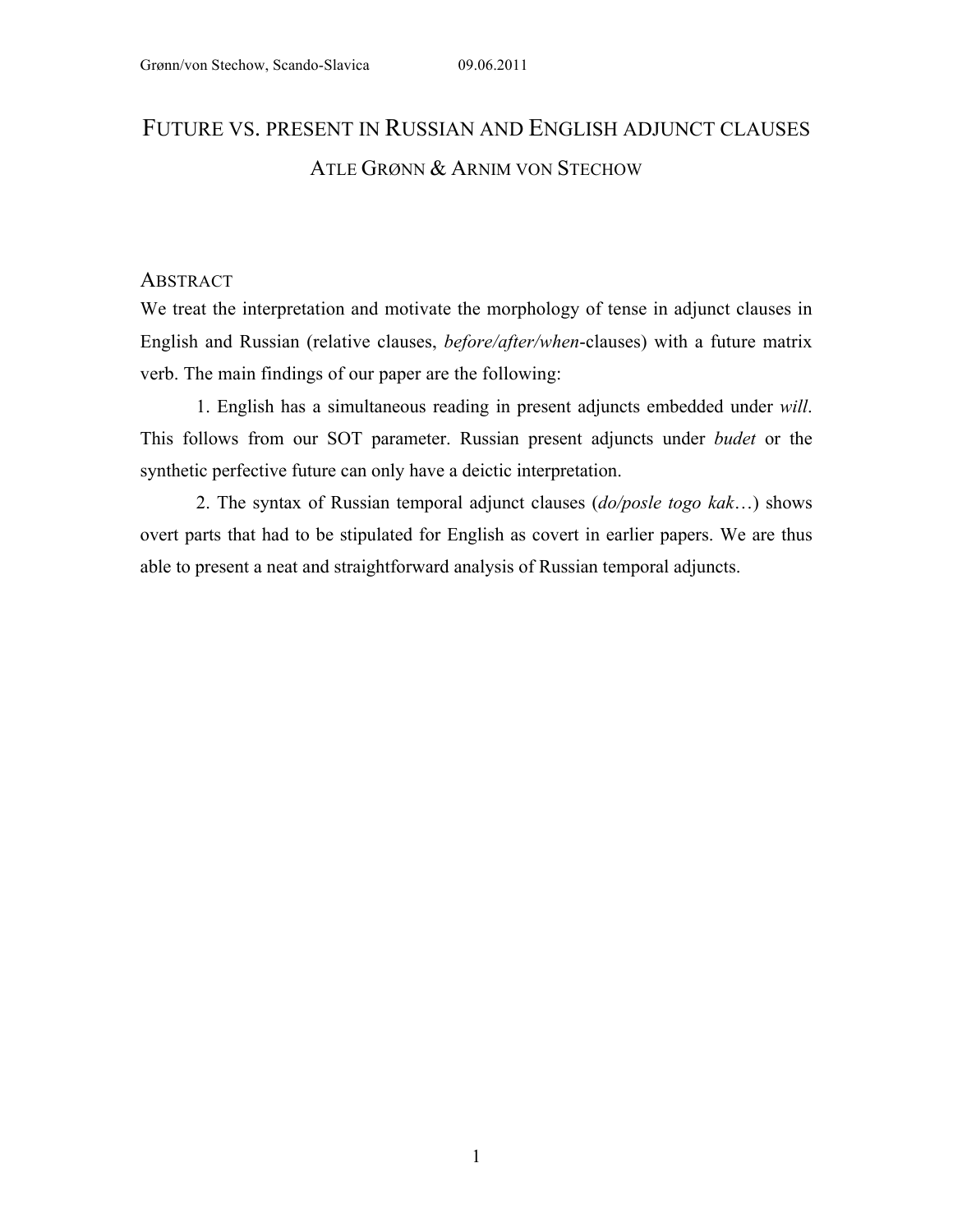## 1. ADJUNCT TENSE: SETTING THE STAGE

The problem, which to our knowledge has not been properly addressed in the Slavistic literature, is illustrated in the example below from the RuN-Euro parallel corpus compiled at the University of Oslo:

- (1R) Ja eto skažu<sup>[PF,FUT]</sup> emu, kogda on priedet<sup>[PF,FUT]</sup>. [Tolstoj, "Anna Karenina" RuN-Euro Corpus]
- (1E) I'll tell him that when he comes.

 $\overline{a}$ 

(1N) Jeg skal si det til ham når han kommer.

Examples like in (1) with a superordinate (matrix) verb in the future abound and raise the following question: Why does Russian use a future (here: perfective future) in the temporal clause while Germanic languages like English and Norwegian use the present in the subordinate (adjunct) tense? We will refer to the two configurations as a "future under future (Fut\Fut)" (Russian) and a "present under future (Pres\Fut)" (English). Besides the theoretical issues related to a general theory of subordinate tense which will be addressed in this article, these data also pose interesting problems for second language learning. $<sup>1</sup>$ </sup>

<sup>&</sup>lt;sup>1</sup> Although we cannot back up this claim with a systematic study of L2, our experience with Russians learning Germanic languages tells us that they often make the following mistake under influence of their native language:

<sup>(1</sup>E') ?? I'll tell him that when he'll come / ?? I will tell him that when he will come.

<sup>(1</sup>N') ?? Jeg skal/vil si det til ham når han skal/vil komme.

A search on the web shows that the correct form is indeed the one found in the corpus, i.e., (1E/N), "I'll tell him when he comes" [372 hits (yahoo, November 2010)], while the alternative "I'll tell him when he'll come" is not attested [0 hits (yahoo, November 2010)].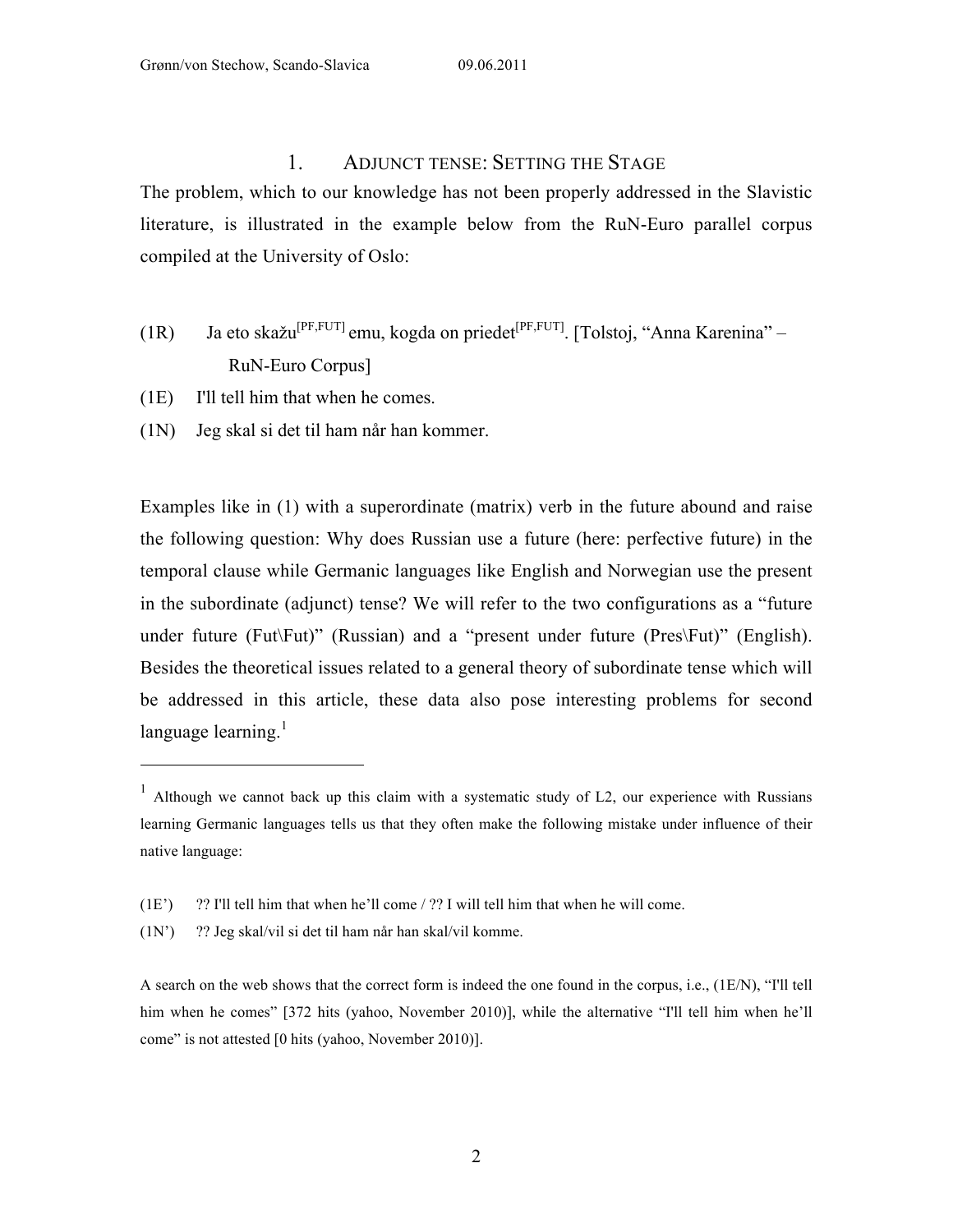We consider two different types of adjunct clauses: (i) Tense in relative clauses; (ii) tense in adverbial clauses, notably *before/after/when*-clauses. In both cases, the contrast between English and Russian is most transparent in constructions with a future matrix.

In order for the reader to understand the *raison d'être* of our study, we propose to spend a few minutes on the following pair:

- (2) Have you ever seen a woman who is driving a truck? (google) [have seen ... who is]
- (3) (they also cover themselves from head to foot and) by no means will you ever see a man who does not wear a hat on his head. (google) [will see ... who does]

For our story it is of the utmost importance to distinguish between temporal interpretation and temporal morphology. In (2) the matrix event is shifted to the past, or, more accurately, into the "perfect time span" by the perfect auxiliary ("have"), while in (3) the matrix event is shifted to the future by the future auxiliary "will". The *interpretation* of the relative clauses above is simultaneous with the non-finite matrix verb ("seen/see"). The present tense morphology in the relative clause agrees with the present tense morphology of the temporal auxiliaries or what we call "verbal quantifiers" ("have" and "will"). By comparing "have" and "will" in the sentences above, it should be clear that "will" – just as much as "has/have" – carries present tense morphology. Semantically, though, "will" is a future shifter, while "has/have", in this kind of examples, is a past shifter – one is the mirror image of the other.

Since Russian does not have a composite perfect tense, we will focus on the comparison of subordinate tense in English and Russian under a future matrix. In this domain, Russian has the same kind of future auxiliary as in English, viz. the *budet*

 $\overline{a}$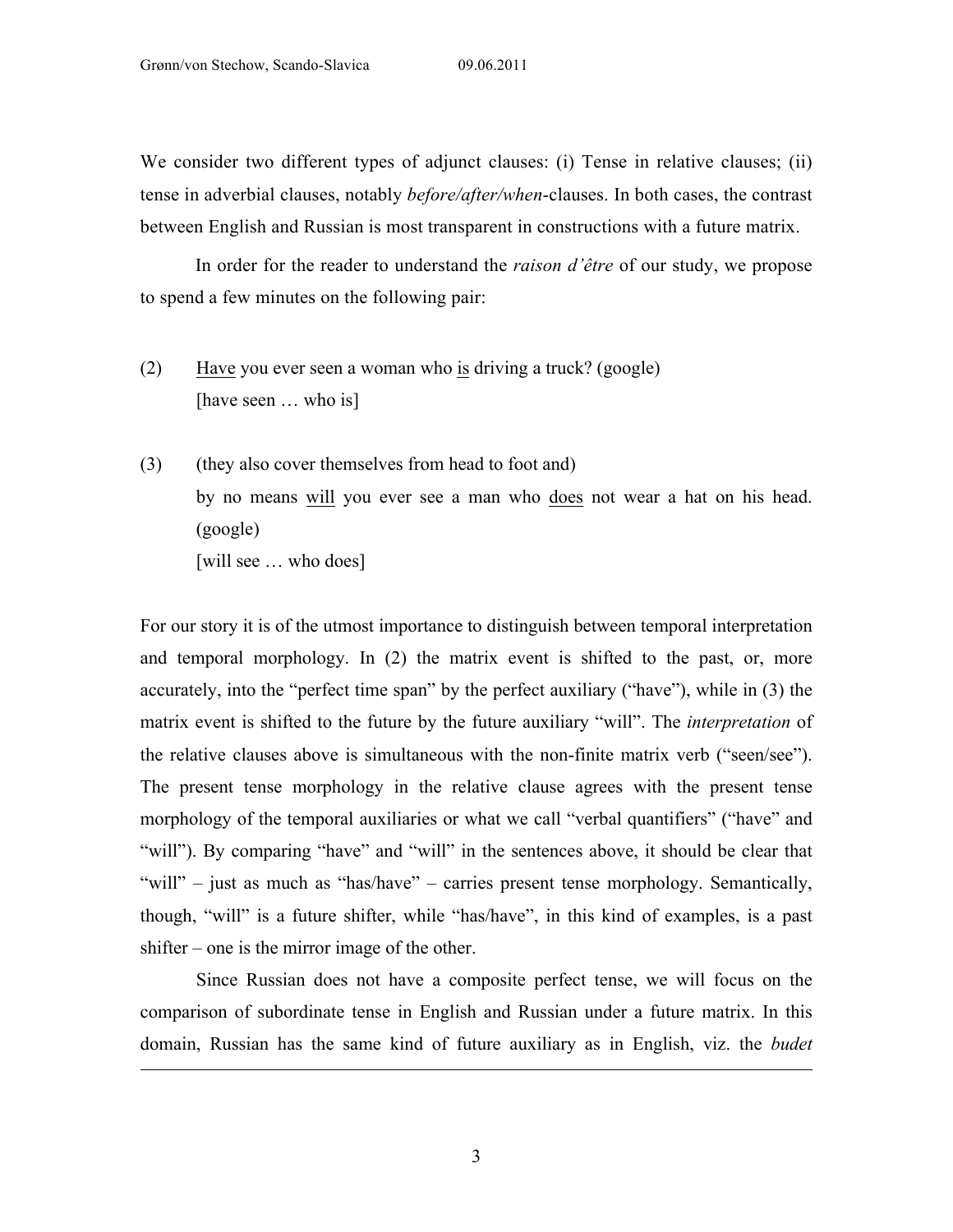auxiliary, which also displays present tense morphology. In addition, the matrix in Russian can also be expressed by a synthetic perfective future.

# *1.1. Tense in Relative Clauses*

With a Past tense matrix verb, English and Russian relative clauses mostly behave in a similar way (Kondrashova, 1998):

(4) a. Mary talked to a boy who is crying. (morphology: pres\past) *deictic√, simultaneous\** b. Маша встретила<sup>[PF,PAST]</sup> мальчика, который плачет<sup>[IPF,PRES]</sup>. (morphology: pres\past) *deictic√, simultaneous\**

Both for English and Russian a deictic interpretation is the only possibility in (4a/b). When the interpretation in the relative clause is deictic, the subordinate tense is *independent* of the matrix tense, i.e. both (4a) and (4b) mean "Mary/Masha met a boy who is crying NOW". The crying takes place at the utterance time, hence a deictic present tense.

The alternative, but here non-existing reading, would have obtained if the present tense morphology in (4a) and (4b) could have been *dependent* on the matrix tense. In that case, we would have faced a non-deictic simultaneous interpretation, in other words, what is traditionally called a *relative present*. This notion captures the idea that the present in the adjunct is simultaneous *relative* to the matrix. However, the judgements of native speakers of English and Russian are clear: a dependent simultaneous interpretation is not available in configurations such as (4a) and (4b) with a matrix verb in past tense.

4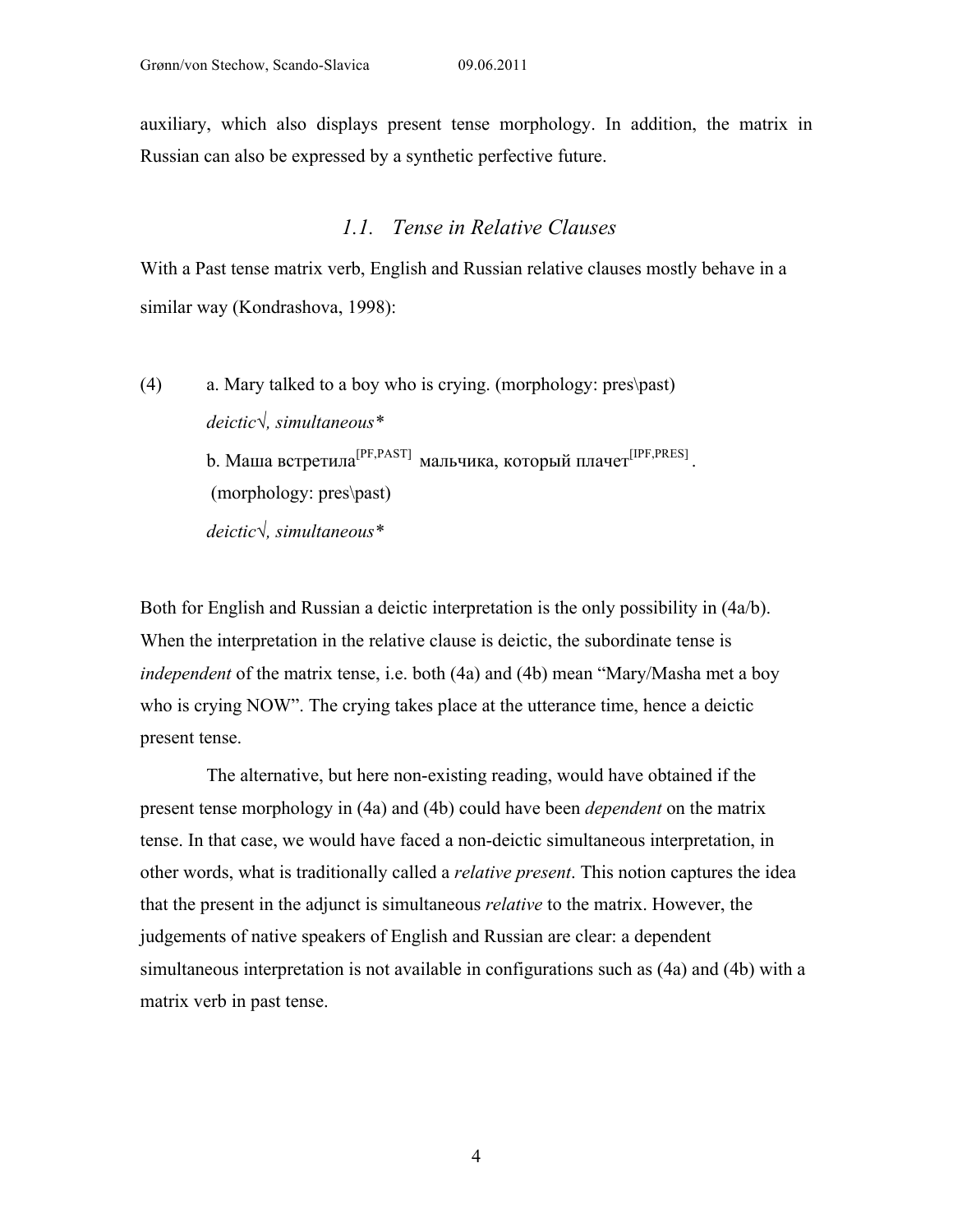For English the ban on a simultaneous interpretation above is straightforwardly explained by the fact that there is no morphological agreement between the matrix verb "talked" and the subordinate "is crying", hence the latter cannot be dependent on (bound by) the former. Concerning Russian, the explanation is more subtle and concerns the syntactic and semantic difference between complement tense (where indeed a relative present is possible under past in Russian – see section 2 below) and adjunct tense.

Ogihara observed that things change with a future matrix *will* in English. His famous although quite artificial example is given in  $(5a)$ <sup>2</sup>. For the Russian counterpart in (5b), contrary to English, we only get a deictic interpretation, similar to the examples above with a past matrix. This means that in Russian the present tense in the adjunct cannot be a relative present with respect to the perfective future in the matrix. The Russian sentence – indeed a highly artificial one – can only mean that the fish is alive at the utterance time.

- (5) a. Mary will buy a fish that is alive. (Ogihara, 1989) *deictic (independent) or simultaneous (dependent)*
	- b. Masha kupit<sup>[PF,FUT]</sup> rybu, kotoraja živet<sup>[IPF,PRES]</sup> v Bergenskom akvariume. *only deictic*

Our experience tells us that the reader might not like the examples in (5a/b). Here is our version of this kind of examples, adapted to the Russian reality:

(6) a. Olga will be married to a doctor who lives in Murmansk. *deictic (independent) or simultaneous (dependent)*

 $\overline{a}$ 

b. Ольга будет[IPF,PRES] замужем за врачом, который живет[IPF,PRES] в Мурманске.

 $2$  In our Russian version of Ogihara's example, we have added the locative adverb "in the aquarium of Bergen" to enforce an episodic interpretation.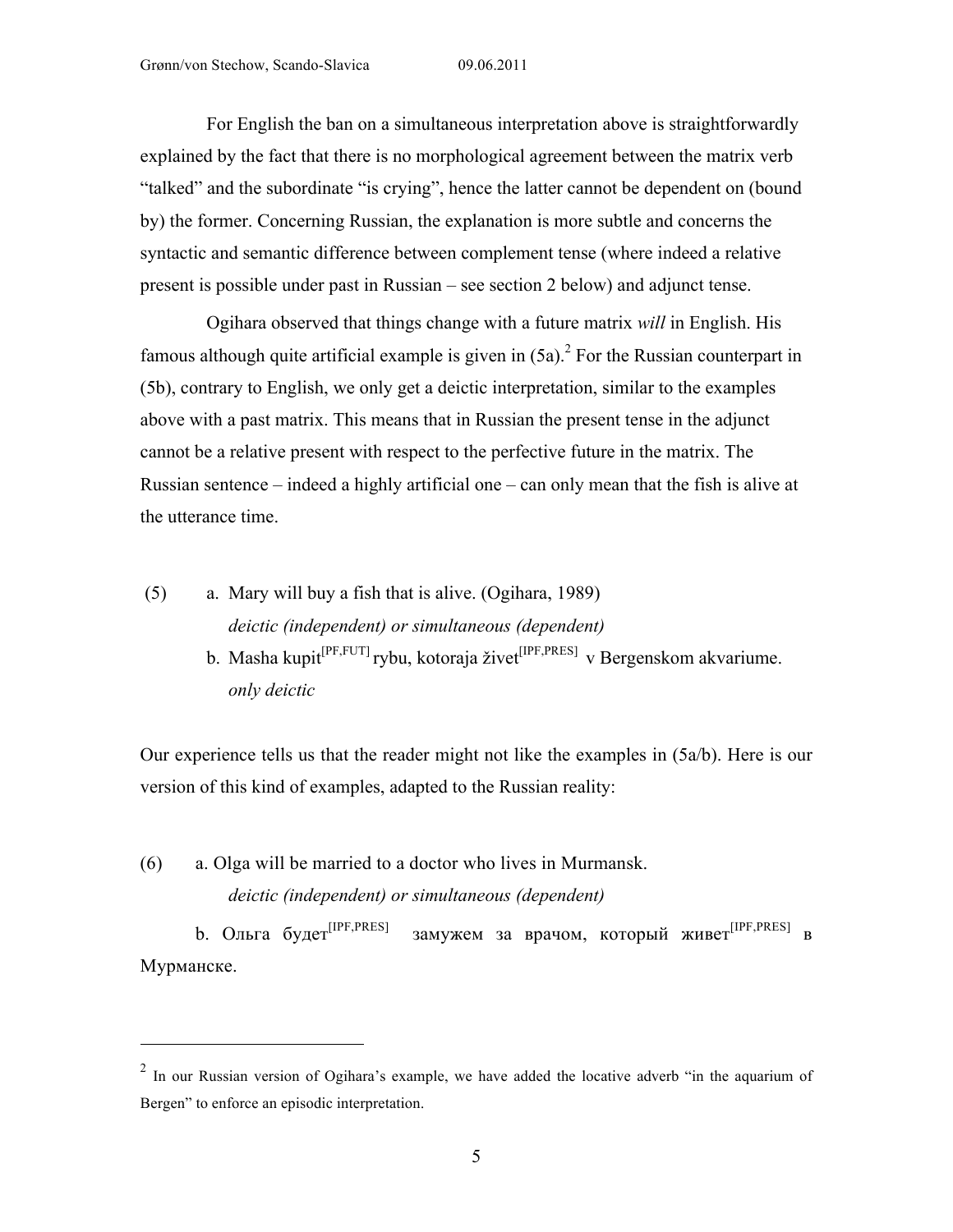#### *only deictic*

While the English construction is compatible with a scenario according to which the doctor in question does *not* live in Murmansk at the utterance time, but only at the time of the marriage, the Russian sentence is obligatorily deictic: The doctor must live in Murmansk already at the utterance time.

The judgements of our informants concerning (6a) and (6b) are clear, but in order to convince the reader that these data are not marginal, we provide below various authentic examples from parallel corpora which illustrate the same point. Thus, while a "present under future" as in (5a) and (6a) is in principle ambiguous in English, the same tense configuration must unambiguously be deictic in Russian, as for instance in (7R) – *которая лежит за Южным хребтом*.

(7E) And you and your children and grandchildren shall be blessed, and some will be Kings of Narnia, and others will be Kings of Archenland which lies yonder over the Southern Mountains. [Lewis, "The Chronicles of Narnia. The Magician's Nephew" – Russian National Corpus]

(7R) И будут[IPF,PRES] благословенны и вы, и ваши дети, и ваши внуки; одни будут[IPF,PRES] королями Нарнии, другие — королями Архенландии, которая лежит[IPF,PRES] за Южным хребтом.

When a "present under future" has a simultaneous interpretation in English, the Russian translation uses a "future under future", as illustrated below in (8R) with a *budet* future in the relative clause. Consider also (9R) which has a perfective future in the subordinate clause:

(8E) He [God] will punish horribly anybody who torments a bum who has no connections! [Vonnegut, "Slaughterhouse-Five Or The Children's Crusade" – Russian National Corpus]

(8R) Он [Бог] покарает<sup>[PF,FUT]</sup> страшной карой каждого, кто будет<sup>[IPF,PRES]</sup> мучить[IPF,INF] любого бродягу без роду и племени!

6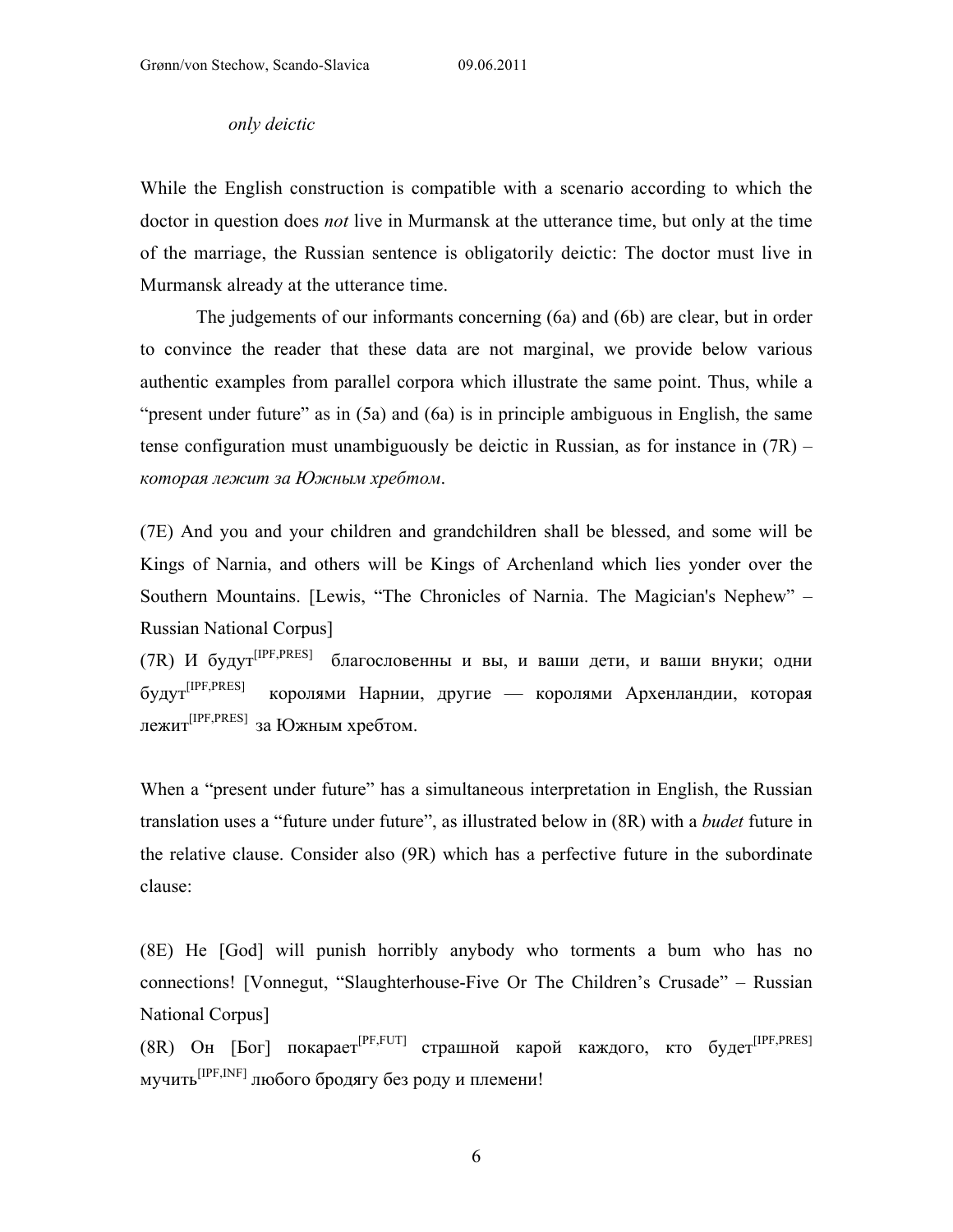- (9R) Sultan ne ostavit<sup>[PF,FUT]</sup> beznakazanno to udovol'stvie, kotorym poteshatsja[PF,FUT] molodcy. [Gogol', "Taras Bul'ba" – Russian National Corpus]
- (9E) The Sultan will not permit that which delights our young men to go unpunished.

Russian thus expresses simultaneity in the future with a "future under future" construction. A future tense embedded under a future matrix is obviously used in Russian also with a forward shifted interpretation. Here, "future under future" is the expected pattern also in English:

- (10E) "In that case," replied Glinda, "I shall merely ask you to drink a powerful draught which will cause you to forget all the magic you have ever learned". [Baum, "The Marvelous Land of Oz" – Russian National Corpus]
- (10R) Тогда,—ответила Глинда,—я всего лишь попрошу<sup>[PF,FUT]</sup> тебя выпить[PF,INF] волшебный напиток, от которого ты забудешь[PF,FUT] все свое колдовство.

So we conclude that a "present under future" is ambiguous in English between a deictic and simultaneous interpretation, while a "future under future" in Russian can correspond to either a simultaneous or a forward shifted interpretation, as summarised in table 1.

| Interpretation of | English   |           | Russian   |           |
|-------------------|-----------|-----------|-----------|-----------|
| relative clause   | <b>MT</b> | <b>ST</b> | <b>MT</b> | <b>ST</b> |
| simultaneous      | fut       | pres      | fut       | fut       |
| forward shifted   | fut       | fut       | fut       | fut       |
| deictic           | fut       | pres      | fut       | Pres      |

Table 1: Correlation between matrix tense (MT) and subordinate tense (ST) in Russian and English future tense contexts.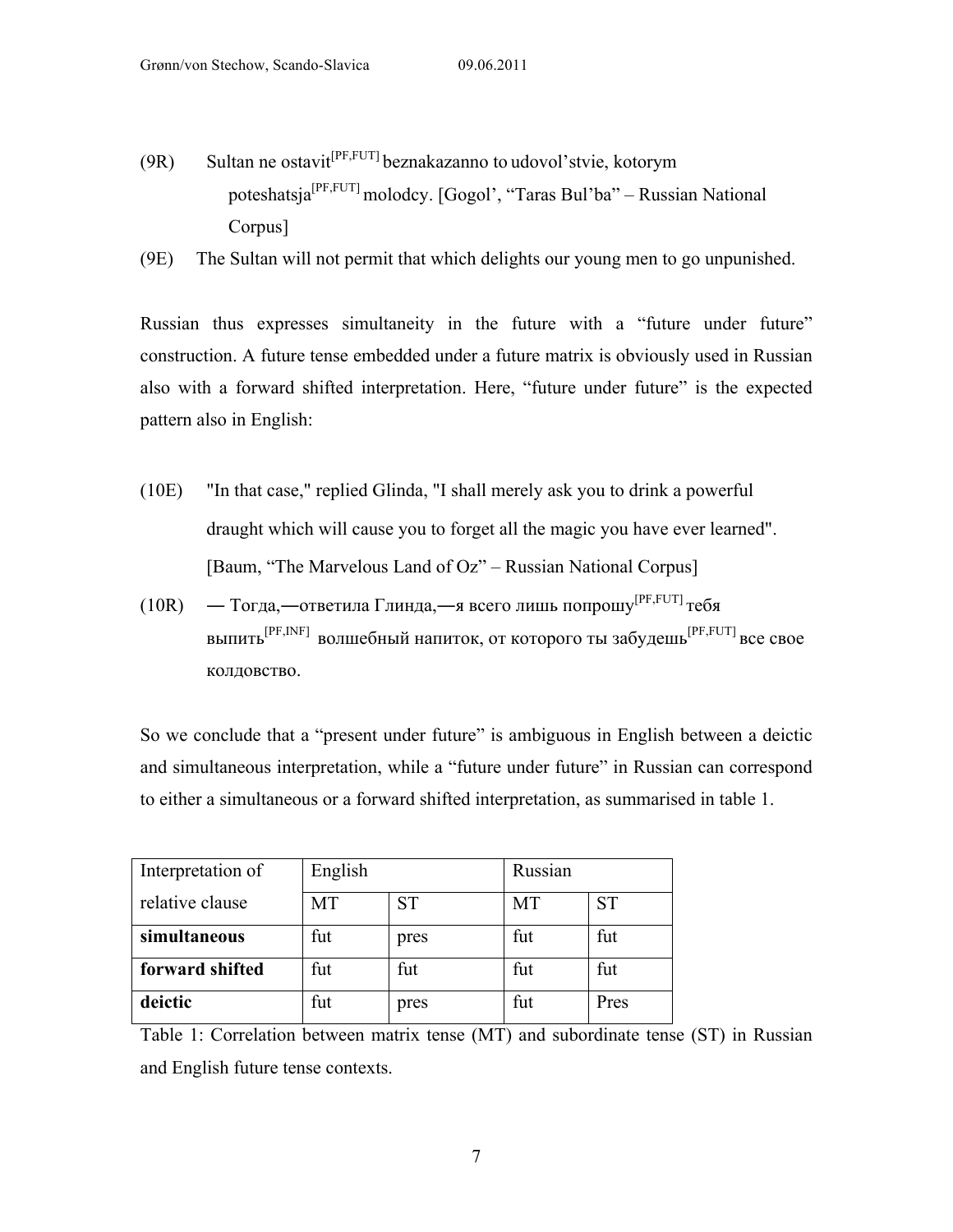For the convenience of the reader we clarify the terminology used in this paper in table 2:

| Dependent tense (also called "shifted") | Independent       |                        |                     |
|-----------------------------------------|-------------------|------------------------|---------------------|
|                                         |                   |                        | tense               |
| Simultaneous                            | forward shifted   | backward               |                     |
| (relative)                              | (relative future) | shifted (relative      |                     |
| present)                                |                   | past)                  |                     |
| is<br><b>ST</b>                         | is<br><b>ST</b>   | is<br><b>ST</b><br>$=$ | ST is deictic,      |
| interpreted<br>as                       | interpreted<br>as | interpreted<br>as      | interpreted<br>i.e. |
| overlapping                             | temporally        | temporally             | relative to the     |
| with MT                                 | following MT      | preceding MT           |                     |

Table 2: An overview of the terminology used in the analysis of tense in matrix tense (MT) and subordinate tense (ST).

# *1.2. Tense in Temporal Adverbial Clauses*

Again, the most interesting data come from future constructions. The data are quite parallel to what we observed above for relative clauses. In Russian, the temporal adjunct typically has the same tense as that in the main clause, while English has a shifted, i.e. non-deictic, relative present.

We start with some examples of *before*-clauses, which in virtue of the meaning of "before" encode the relation  $MT \leq ST$ , i.e. the matrix temporally precedes the subordinate tense.

(11E) But I will kill you dead before this day ends. [Hemingway, "The Old Man and the Sea" – RuN-Euro corpus]

(11R) Но я убью<sup>[PF,FUT]</sup> тебя прежде, чем настанет<sup>[PF,FUT]</sup> вечер.

(12E) Yes, sir, I will send them off at once: the boy will be down there before you are, sir! [Jerome, "Three Men in a Boat (To Say Nothing Of The Dog)" – Russian National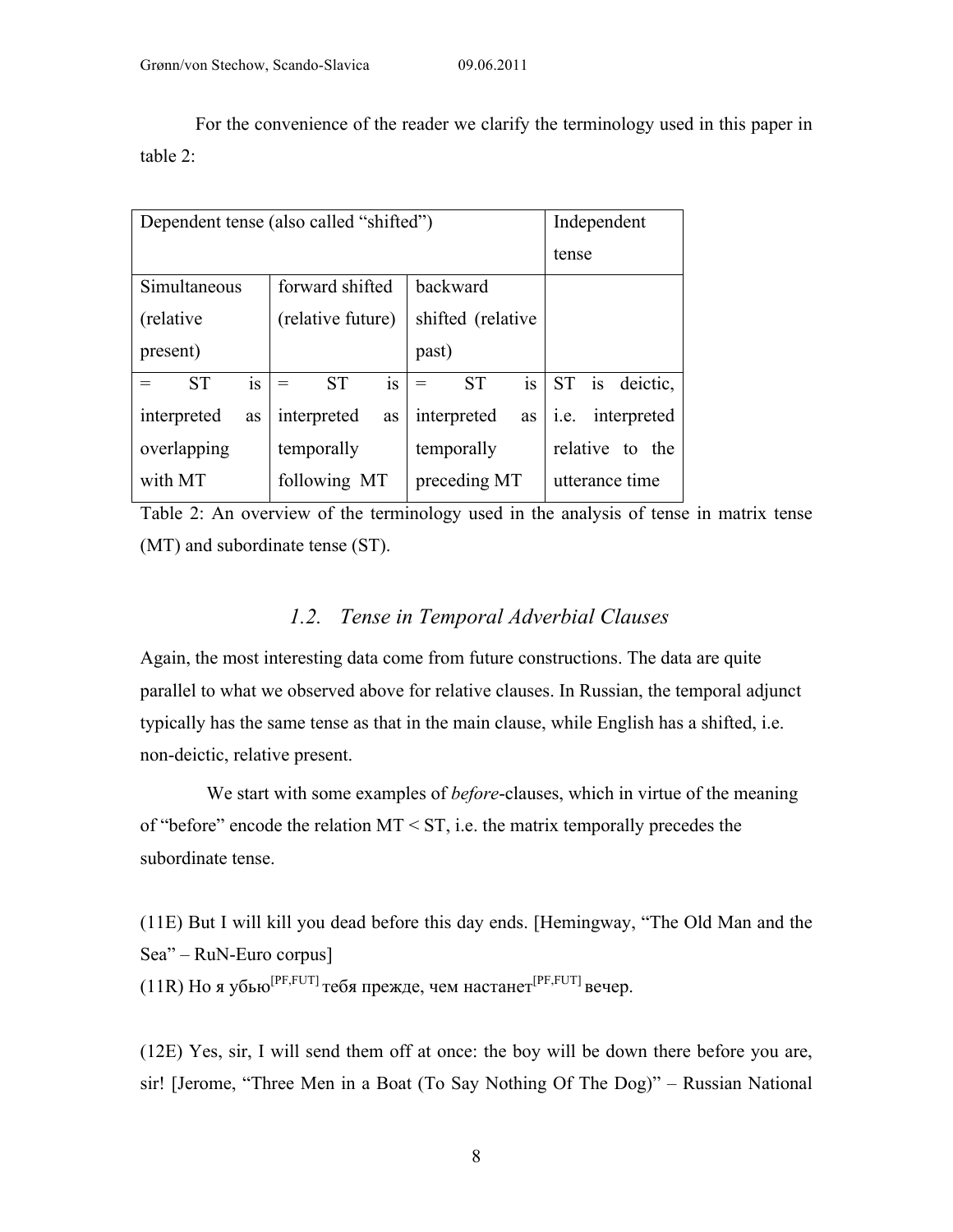Corpus]

(12R) Да, сэр, я отправлю<sup>[PF,FUT]</sup> их сию минуту; мальчик принесет<sup>[PF,FUT]</sup> их вам раньше, чем вы вернетесь<sup>[PF,FUT]</sup>, сэр.

In English, the temporal relation of the subordinate event/state preceding the matrix can, optionally, be explicitly encoded by a perfect in the future matrix:

(13E) Miraz will have finished with Caspian before we get there at that rate. [Lewis, "The Chronicles of Narnia. Prince Caspian" – Russian National Corpus] (13R) Мираз наверняка покончит<sup>[PF,FUT]</sup> с Каспианом раньше, чем мы туда доберемся<sup>[РҒ,ҒUТ]</sup>.

*After-*clauses, which express the opposite relation, i.e. ST < MT, typically have a present perfect in the subordinate adjunct under a matrix future:

(14E) Assure him that the documents will be treated with utmost care, and will be returned after we have completely examined them for authenticity and studied their content. [Miller, Jr. "A Canticle For Leibowitz" – Russian National Corpus] (14R) Заверьте<sup>[PF,IMPER]</sup> его, что с документами будут<sup>[IPF,PRES]</sup> обращаться<sup>[IPF,INF]</sup> очень бережно, что их вернут<sup>[PF,FUT]</sup> сразу же, как только мы установим<sup>[PF,FUT]</sup> их подлинность и изучим[PF,FUT] содержание.

The general patterns observed above for Russian and English temporal clauses also hold for *when*-clauses, viz. "present under future" in English and "future under future" in Russian (cf. also (1) above).

(15E) He sent that note, I bet the Ministry of Magic will get a real shock when Dumbledore turns up. [Rowling, "Harry Potter and the Sorcerer's Stone" – Russian National Corpus]

(15R) Это он послал[PF,PAST] записку, я уверен; в министерстве магии очень удивятся $^{\rm [PF,FUT]}$ , когда увидят $^{\rm [PF,FUT]}$  Думбльдора.

9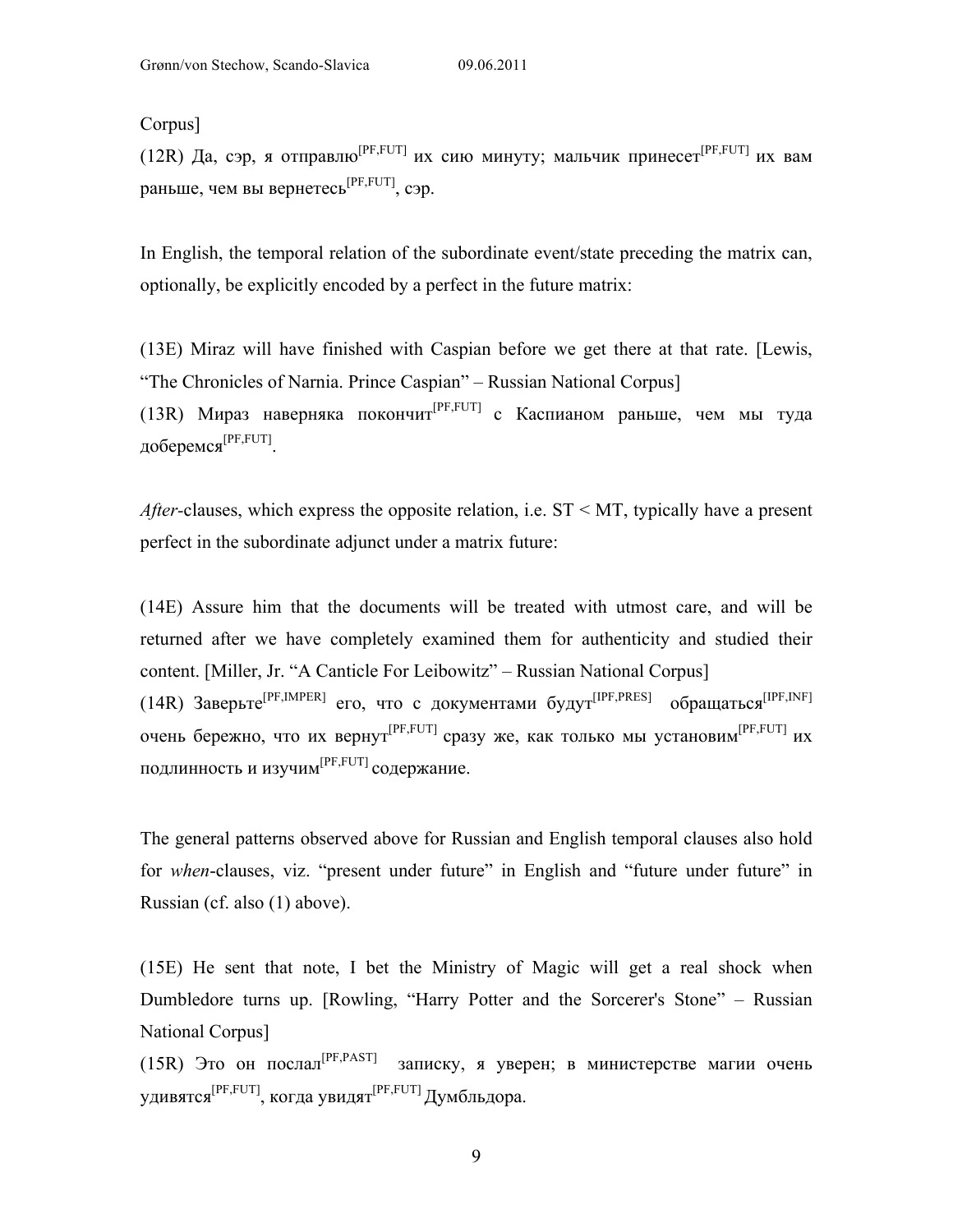# 2. THE SOT-PARAMETER

The deeper explanation for why tense in English adjuncts behaves differently with future matrix verbs than with past matrix verbs is related to the fact that *will* in English (and *budet* in Russian) are *verbal (temporal) quantifiers*. Unlike the simple past, the future shift is expressed by a temporal auxiliary with its own morphology. The auxiliary is what we call a verbal quantifier.

Concerning the morphology, the paradigm of the verb "will" is indeed somewhat exceptional – notably this auxiliary in English lacks non-finite forms – but this should not deter us from the essential point: "will" is morphologically a *present* tense form. And it is precisely the inherent present tense of the future shifter which is transmitted to the adjunct in the data analysed in this work.

This kind of morphological tense agreement brings us to the theory of sequence of tense (SOT). In Grønn & von Stechow (2010), we proposed the SOT-parameter to account for the different distribution of tenses in subordinate sentences in SOT versus non-SOT languages. Here is a new version of the SOT-parameter which we believe captures more facts with fewer stipulations than in the existing literature.

#### **The SOT-parameter**

 $\overline{a}$ 

A language L is an SOT-language if and only if

- (i) verbal quantifiers of L transmit temporal features.<sup>3</sup>
- (ii) the attitude holder's "subjective now" does not license present tense morphology.

<sup>&</sup>lt;sup>3</sup> The verbal quantifiers in question include attitude verbs and the future auxiliaries **will/would/budet** and (some uses of) the perfect auxiliary **have**; not included is the German/French auxiliary **hat/a** when it has the meaning of PAST.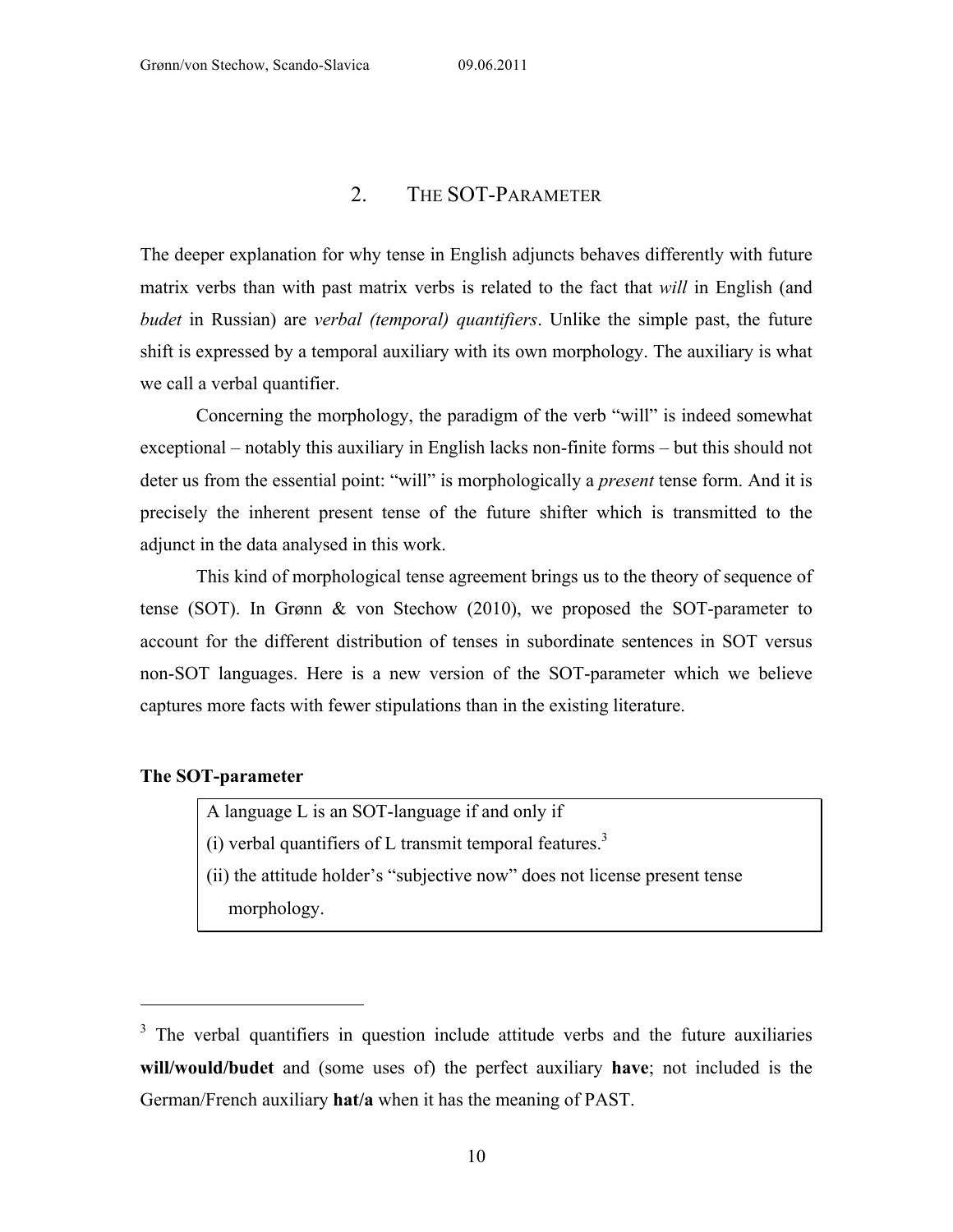By contraposition, the behaviour of non-SOT languages like Russian also follows from this parameter. Below is an illustration of the SOT-parameter from attitude verbs and complement tense, the canonical environment for SOT-phenomena.

- (16R) Он сказал<sup>[PF,PAST]</sup>, что живет<sup>[IPF,PRES]</sup> под Москвой. [Pelevin, "Pokolenie P" RuN-Euro Corpus]
- (16E) He said he was living just outside Moscow.
- (16N) Han fortalte at han bodde utenfor Moskva.

In our system, verbs of attitude like *said/skazal* shift the reference time of the complement (by imposing the attitude holder's "subjective now" as the time of the embedded proposition) and are therefore considered as verbal (temporal) quantifiers.

Accordingly, since English is an SOT-language, the attitude verb *said* transmits its past feature to the embedded tense. The past tense of the matrix *said* thus determines the morphology of the embedded verb *was*. This is a morphological agreement phenomenon; hence there is no past operator (backward shift) inside the complement. The result is that we get a simultaneous interpretation despite the past tense morphology in the complement.

Fig.1 a. PAST He said he was living outside Moscow (English) |\_\_\_\_\_\_\_\_|\_\_\_\_\_\_\_| (non-local agreement) b. PAST On skazal čto "subjective NOW" živet pod Moskvoj (Russian) (local agreement)

Figure 1: Feature transmission in complement tense

In a non-SOT language like Russian, the verbal quantifier *skazal* is blocked from transmitting its past feature to the complement. To express the simultaneous interpretation in complements, non-SOT languages like Russian makes crucial use of the attitude holder's "subjective NOW" at the edge of the complement. Semantically,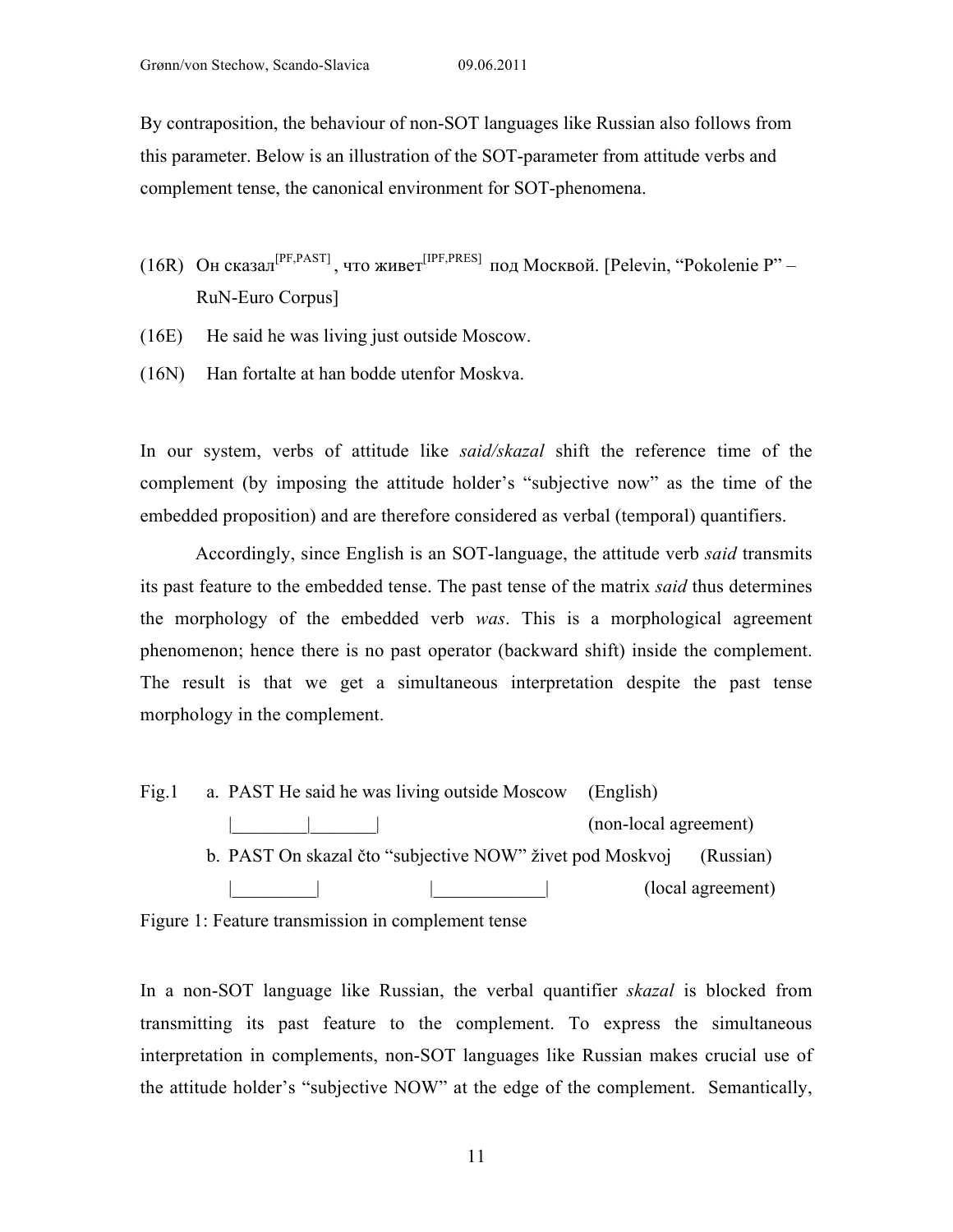the "subjective NOW" involves a temporal abstraction which binds the temporal variable of *živet* and licenses its morphology.

These two ingredients in the SOT-parameter allow us to analyse the feature transmission mechanism and its blocking. As we saw above, the morphological contrast between Slavic and Germanic in complement tense follows immediately from the SOTparameter.

We believe that the current version of our SOT-parameter improves on the existing accounts in the literature, including our own earlier work. For instance, from the SOT-parameter as formulated here, it follows that a present adjunct embedded under a past in Russian cannot have a shifted (simultaneous) interpretation, since adjuncts – unlike complements under attitudes – do not have their own "subjective NOW", cf. (4b) repeated from above:

(4) b. Маша встретила[PF,PAST] мальчика, который плачет[IPF,PRES] . (morphology: pres\past) *deictic√, simultaneous\**

In this paper, we thus argue that the SOT-parameter applies also to adjunct tense, notably to relative clauses and temporal adjuncts.

# 3. TENSE THEORY

Our tense theory is laid out in Grønn & von Stechow (2010, 2011). Each finite sentence has a tense projection TP. The head T' is split into two parts: (a) a relative semantic tense like P(ast) and F(uture) and (b) a pronominal semantic tense, the *temporal centre*<sup>4</sup> of the clause, which here will be called Tpro. Tpro is an anaphoric pronoun and must be bound be a higher tense. If the binder is N ("now"), denoting the speech time, we get the deictic interpretation.

 $\overline{a}$ 

<sup>4</sup> Hans Kamp's "perspective point".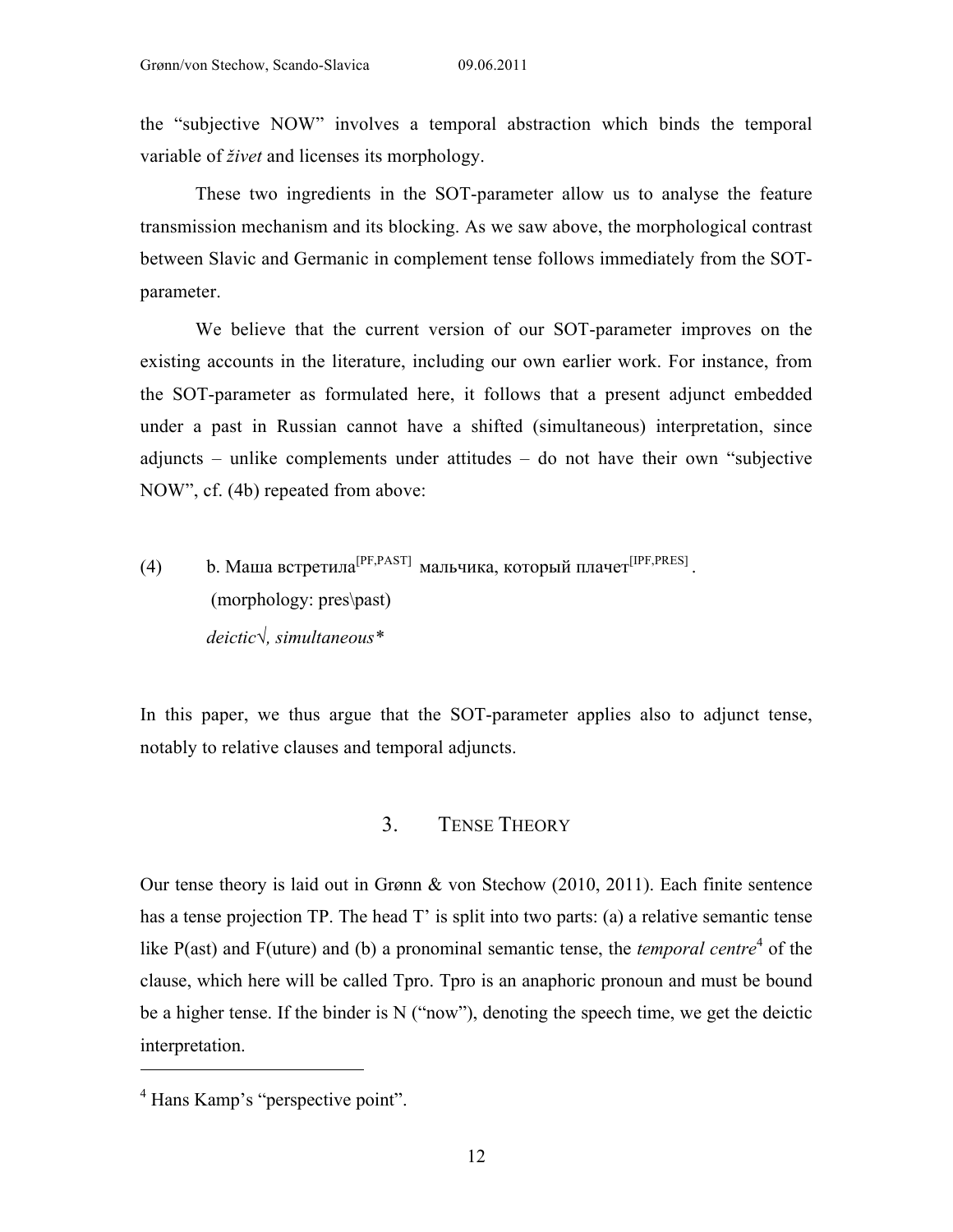For the purposes of this paper, the relative tenses have the standard indefinite "Priorian" meanings, i.e. PAST means "there is a time before the centre time", while FUTURE means "there is a time after the centre time".

If we compare this view to Partee's slogan that tenses are pronouns (Partee, 1973), there is a difference: Tenses are not simply pronominal but relations between two times of which only one – the T-centre – is intuitively a pronoun. The other time is here an indefinite article in the temporal domain.

The presence of a semantic tense is made visible by features: the semantic tenses PAST and FUT have the *interpretable* features [iP], [iF], respectively. N has the feature [iN]. Features are passed to the temporal variable of the verb under semantic binding in the form *uninterpretable* features such as [uP], [uF] and [uN]. There they have to agree with the inherent *morphological* feature of the verb, e.g. [mP], as illustrated in (17):

(17) [PAST N]; Vanja spal $(t_i)$ <sup>\*</sup>spit mP mN iP-----------------------uP

The semantic Past binds the temporal variable  $t_i$  of *spal*, transmits its feature [uP], which agrees with the inherent morphological feature [mP] of the verb. If we had the present form *spit* with its morphological present feature [mN], we would have a feature conflict with the semantic tense PAST. In the rest of the paper we will follow the standard conventions in the literature and not distinguish between uninterpretable and morphological features – both will be referred to as u-features as opposed to interpretable i-features.

In our intensional  $\lambda$ -language, the meaning of tenses and verbs assumed here are the following:

(i) Tenses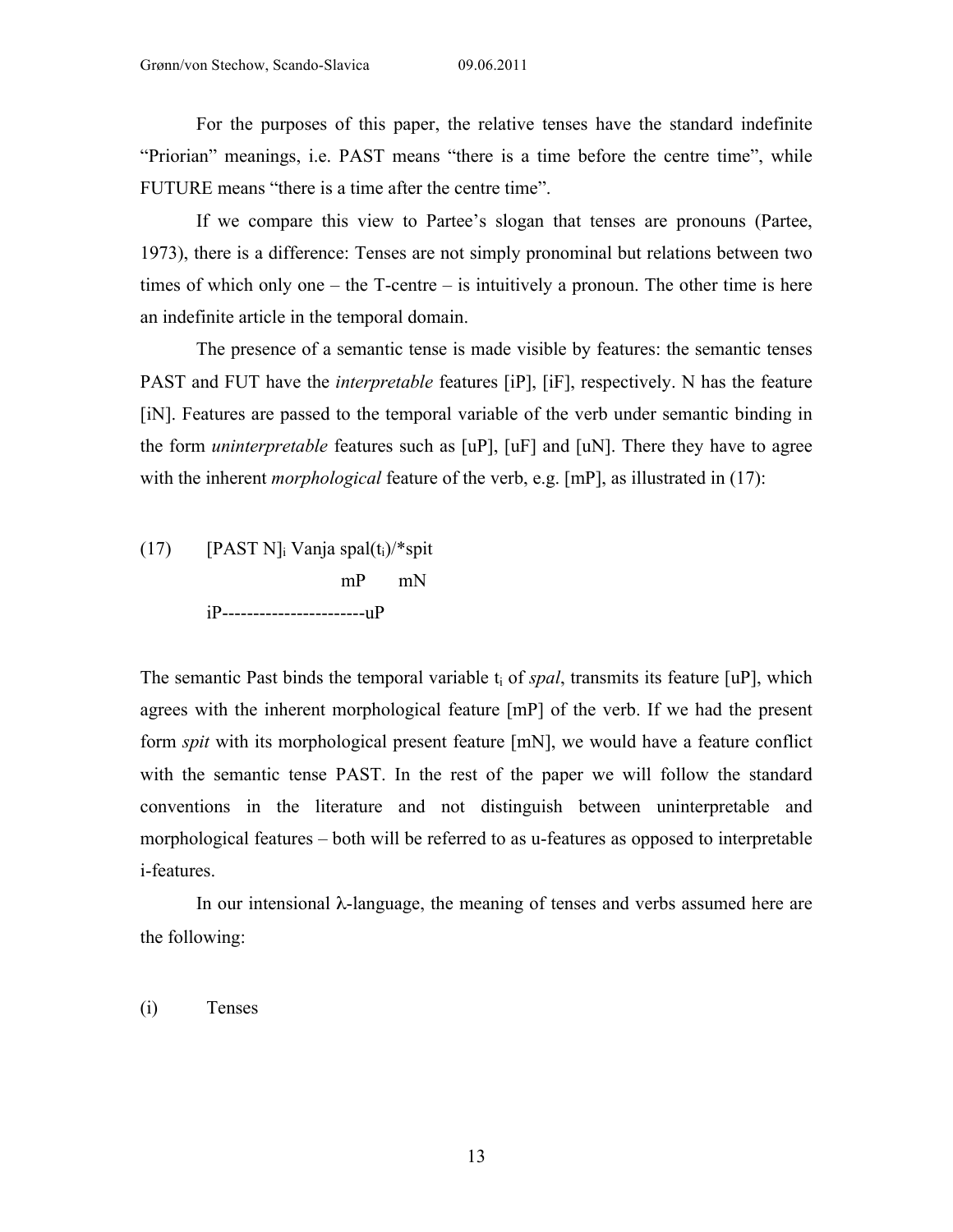|       | a. Deictic Present: $\llbracket N \rrbracket = \lambda w.s^*$                                                             |            | feature iN                      |
|-------|---------------------------------------------------------------------------------------------------------------------------|------------|---------------------------------|
|       | b. Past: $\llbracket$ PASI $\rrbracket = \lambda w. \lambda t. \lambda P_{it}. (\exists t' \le t) P(t')$                  |            | feature iP (Heim, 1997)         |
|       | c. Future: $\llbracket \text{FUT}_{\text{Rus}} \rrbracket = \lambda w. \lambda t. \lambda P_{it}. (\exists t' > t) P(t')$ |            | feature: iF (aspect is ignored) |
| (ii)  | Verbal quantifiers                                                                                                        |            |                                 |
|       | a. will: $\lambda w.\lambda t.\lambda P_{it}.(\exists t' > t)P(t')$                                                       | feature uN |                                 |
|       | b. <b>budet</b> : $\lambda w. \lambda t. \lambda P_{it}.(\exists t' > t)P(t')$                                            | feature uN |                                 |
| (iii) | Temporal pronouns                                                                                                         |            |                                 |
|       | a. N: a deictic pronoun denoting the speech time                                                                          |            |                                 |
|       | b. Tpro: gets its meaning from an assignment g.                                                                           |            |                                 |
| (iv)  | Verbs                                                                                                                     |            |                                 |
|       | $\parallel$ sleeps/spit $\parallel$ = $\lambda w \lambda t \lambda x.x$ sleeps in w at t                                  |            | feature uN                      |
|       | $[\![\text{slept/spal}]\!] = \lambda w \lambda t \lambda x.x \text{ sleeps in } w \text{ at } t$                          |            | feature uP                      |

All verb forms have a "timeless" semantics. They are only distinguished by an uninterpretable temporal feature, which makes sure that the form is combined with the correct semantic tense.

The semantics and the feature theory are introduced in greater detail in (von Stechow, 2009).

# 4. ANALYSIS: TENSE IN RELATIVE CLAUSES

What is the T-centre in relative clauses? The centre can be N ("now") or, more generally, a temporal pronoun Tpro. We stipulate that Tpro is free in its sentence but obligatorily bound by some higher tense.<sup>5</sup> On the deictic reading, Tpro is bound by N. The more interesting cases are the ones where Tpro is bound by the matrix verb. The

 $\overline{a}$ 

 $<sup>5</sup>$  This holds for Tpro's that are coreferential with the time argument of a verb.</sup> Occasionally, nouns have a time argument, for instances in Enç's celebrated sentence "Every fugitive is now in jail.". (Enç, 1986). Here "fugitive" has an argument Tpro. We assume that this pronoun is left free, i.e. its value is determined contextually.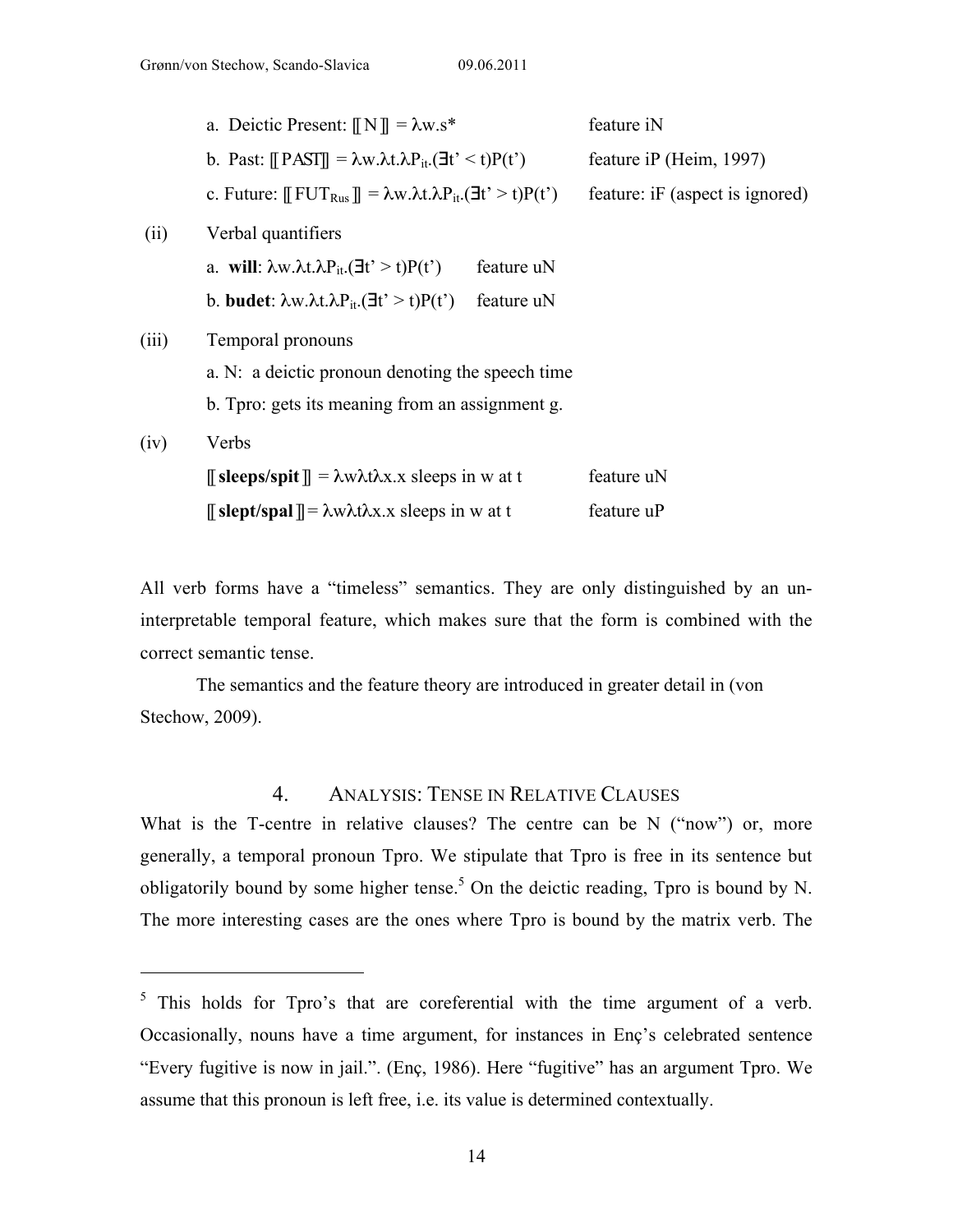$\overline{a}$ 

idea that the centre of a relative may be an anaphoric pronoun is implicit in (Kusumoto, 1999), a work which is close to ours in spirit and contains a lucid discussion and analysis also of the Russian data. The present formulation of the tense architecture is due to Irene Heim (p.c).

# *4.1. English relatives*

Recall that there are two interpretations of Ogihara's sentence in (5a), repeated below as (18), viz. the dependent, simultaneous interpretation, and the independent, deictic interpretation. While the semantics is different, the feature transmission is the same. The two readings are analysed in  $(19)$  and  $(20)$ , respectively.<sup>6</sup>

(18) N Mary will buy a fish that is alive. (Ogihara, 1989)

| 1 N | 11 N | 11 N                                  |                |
|-----|------|---------------------------------------|----------------|
|     |      |                                       |                |
|     |      | a. Subordinate tense $=$ matrix tense | (simultaneous) |
|     |      | b. Subordinate tense $=$ speech time  | (deictic)      |

(19) Simultaneous interpretation of (18)  $N$ λ<sub>1</sub> **will**(t<sub>1</sub>) λ<sub>2</sub> **M.** buy(t<sub>2</sub>) **a fish** WH<sub>3</sub> Tpro<sub>2</sub> λ<sub>4</sub> **is**(t<sub>4</sub>) λ<sub>5</sub> x<sub>3</sub> **alive**(t<sub>5</sub>) iN uN uN uN uN  $= (\exists t > s^*)(\exists x)[\text{fish}(x) \& \text{alive}(x,t) \& \text{buy}(Mary,x,t)]$ *(there is a future time t, such that Mary at t buys a fish which is alive at t)* 

The English auxiliary *will* is a verbal quantifier. According to the SOT-parameter, *will* transmits its temporal feature (uN) to the variable it binds. Note that Tpro – the temporal centre of the relative clause – is semantically bound by  $t_2$ , hence the simultaneous interpretation of the buying event and the state of the fish being alive.

 $<sup>6</sup>$  Due to limitations of space, we must refer the reader to our other papers on subordinate tense for a more</sup> explicit explanation of the formalism used below.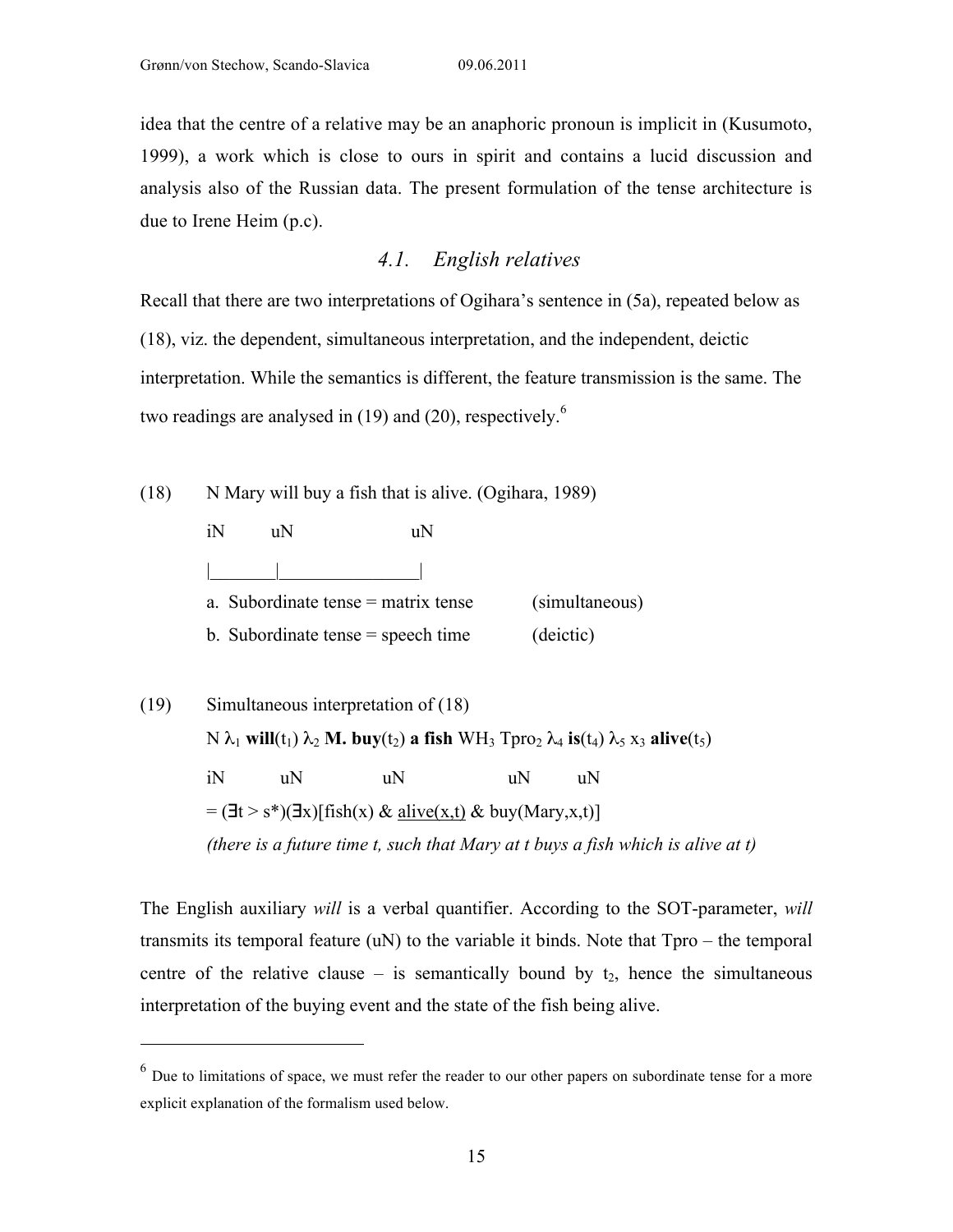The deictic reading requires binding of Tpro to the matrix N:

(20) Deictic interpretation of (18)

 $N$ λ<sub>1</sub> **will**(t<sub>1</sub>) λ<sub>2</sub> **M. buy**(t<sub>2</sub>) **a fish** WH<sub>3</sub> Tpro<sub>1</sub> λ<sub>4</sub> **is**(t<sub>4</sub>) λ<sub>5</sub> x<sub>3</sub> **alive**(t<sub>5</sub>)  $=$  ( $\exists t > s^*$ )( $\exists x$ )[fish(x) & alive(x,s<sup>\*</sup>) & buy(Mary,x,t)] *(there is a future time t, such that Mary at t buys a fish which is alive at the speech time)* 

#### *4.2. Russian Relatives*

The data from Russian relative clauses differ from the English ones inasmuch as "present under future" has to be deictic, i.e. the tense of the relative clause is not simultaneous with the matrix but denotes the speech time. The simultaneous reading must be expressed by a "future under future".

In view of our comparison with English, we will now try to apply the SOTparameter to Russian adjuncts.

For a proper discussion of the SOT-parameter in Russian, we should distinguish between two constructions, depending on the form of the matrix: a) the imperfective *budet* construction, and b) the perfective future. From the perspective of the SOTparameter, the aspectual choice does not matter, but the difference between the *analytic* imperfective future and the *synthetic* perfective future is theoretically significant. The former involves a temporal auxiliary, hence a verbal quantifier, while the latter is a semantic tense. Still, the result is the same: "present under future" cannot be simultaneous in Russian in either case because

a) the future matrix is a verbal quantifier (*budet*) which does not transmit its uN feature from above – since Russian is a non-SOT language.

b) the future matrix contains a semantic tense (i.e., the perfective future) with its own feature iF.

As we recall from the SOT-parameter in section 2, only *verbal quantifiers in SOT-languages* can transmit features.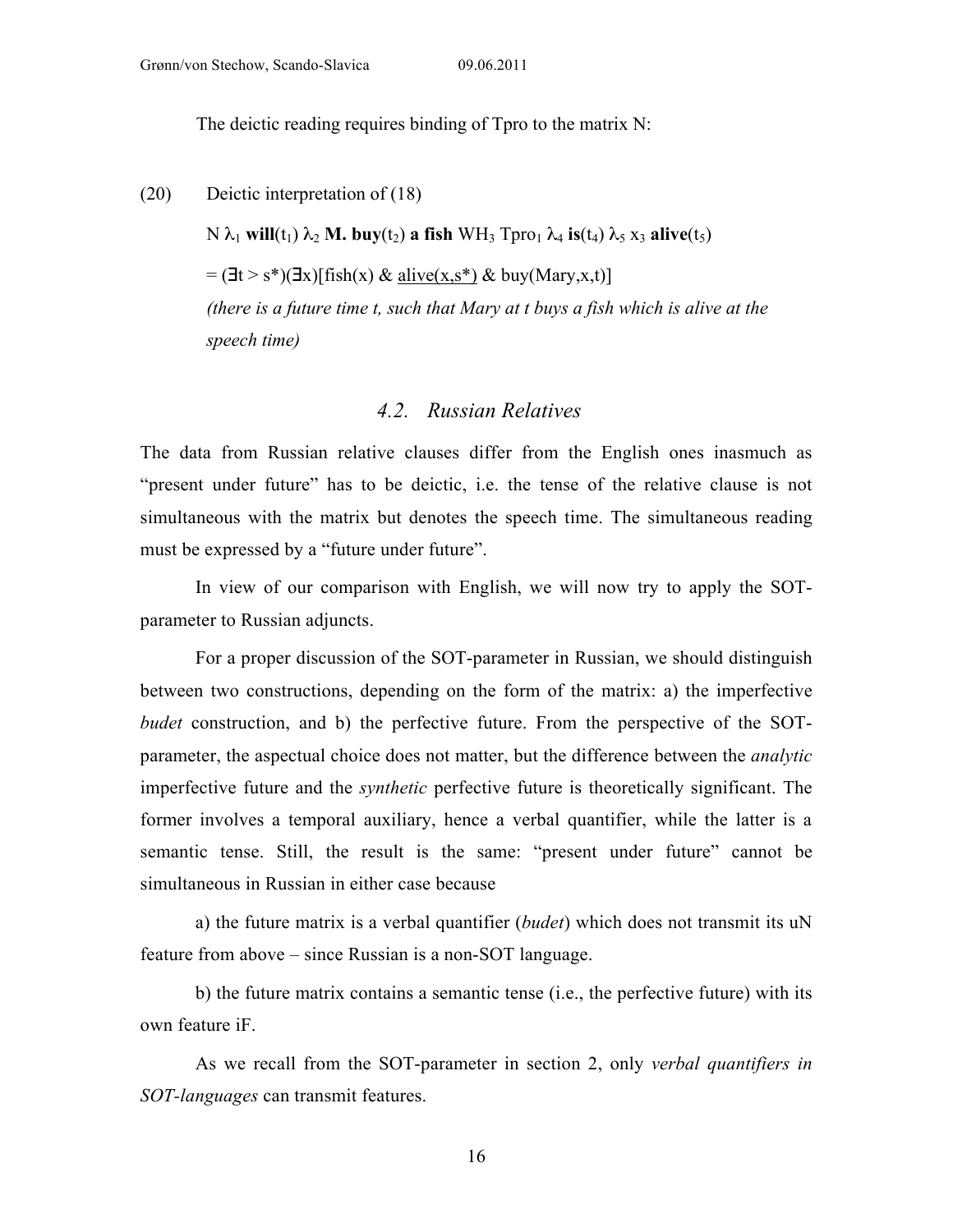Let us start with the case of *budet*. The "correct" Russian translation in (21R) involves a "future under future". To see why a "present under future" is not possible in this case, consider the simplified illustration of feature transmission in (22):

(21E) Let me hope she will be less cruel to the splendid train which are to meet at the tournament. [Scott, "Ivanhoe" – Russian National Corpus] (21R) Надеюсь, что она не будет<sup>[IPF,PRES]</sup> столь жестока к тому блестящему обществу, которое мы встретим[PF,FUT] на турнире.

(22) N ne budet žestoka k obščestvu, kotoroe vstrečaem.

iN uN (feature transmission broken) uN

|\_\_\_\_\_\_|\_\_\_\_xxxxxxxxxxxxxxxxxx\_\_\_\_\_|

Semantically, *budet* is a future time shifter (as we spelled it out in section 3 above). Semantically, the matrix is thus shifted to some time after N. Morphologically, *budet* carries present tense morphology through the suffix "-*et*", hence the inherent feature uN. In both respects, *budet* behaves like English *will*. According to our theory, the uninterpretable feature must be licensed by an interpretable feature; in this case the deictic N ("now"). This is trivial and uncontroversial.

The interesting part is the following: The SOT-parameter provides an explanation for why the simultaneous interpretation in (21R) must be expressed by a "future under future" ("vstretim" under "budet"), while ("vstrečaem" under "budet") in the alternative configuration in (22) is blocked from having this interpretation. Russian is a non-SOT language, and therefore the temporal quantifier *budet* does not transmit its feature uN to the relative clause. Accordingly, the subordinate tense cannot acquire a present form \**встречаем* – *meet* from a simultaneous interpretation with the matrix *budet*.

The same reasoning applies equally well to our toy sentence from section 1, which can only have a deictic interpretation: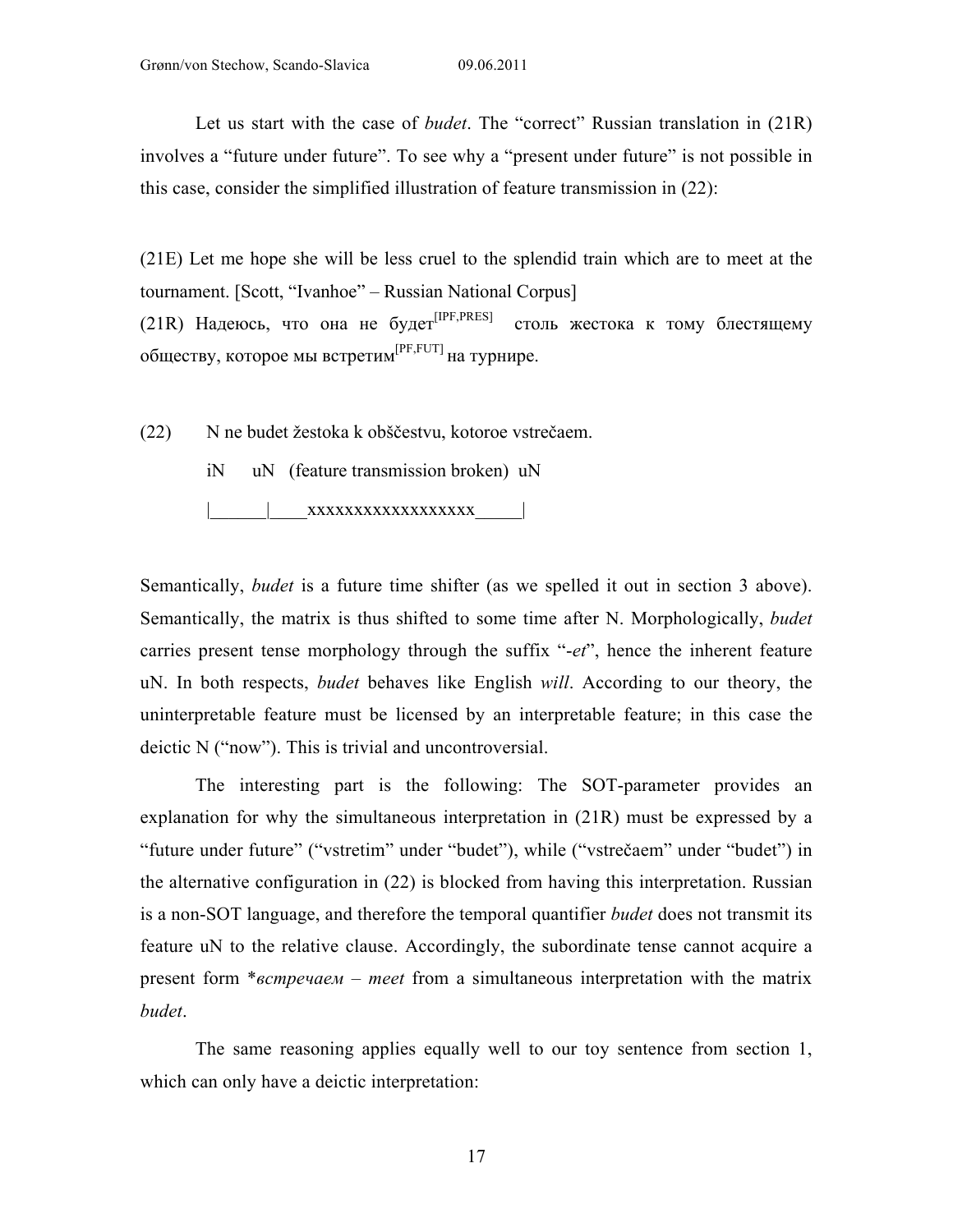(23) Ольга будет<sup>[IPF,PRES]</sup> замужем за врачом, который живет<sup>[IPF,PRES]</sup> в Мурманске (only deictic interpretation)

The next step is to compare the matrix *budet* with the perfective synthetic future. For the purposes of this paper we ignore the role of aspect and assume the following semantics for the synthetic perfective future<sup>7</sup> in Russian:

(24) Synthetic future in Russian  $[[$  FUT<sub>Rus</sub> $]] = \lambda t \cdot \lambda P \cdot (Jt')$  [t' > t & P(t')], feature iF

The semantics is as before, so the only difference from *budet* or *will* is in the features. Unlike verbal quantifiers (auxiliaries and verbs),  $FUT_{Rus}$  does not have an uninterpretable tense feature, hence the issue of feature transmission from a higher tense does not arise in the same way as with *budet*. On the contrary, a semantic tense like  $FUT_{Rus}$  binds its own feature. In this respect,  $FUT_{Rus}$  is like the synthetic past in Russian and English, cf. table 3.

|         | Verbal quantifier | Verbal quantifier | Synthetic future | Synthetic past |
|---------|-------------------|-------------------|------------------|----------------|
|         | (future shifter)  | (past shifter)    | (future tense)   | (past tense)   |
| Russian | будет писать      |                   | напишет          | (на)писал      |
| Feature | uN                |                   | iF               | iP             |
| English | will write        | has written       |                  | wrote          |
| Feature | uN                | uN                |                  | iP             |

Table 3: Interpretable (i) and uninterpretable (u) features of time shifters and semantic tenses in English and Russian.  $N = now/present$ ;  $F = future$ ;  $P = past$ .

 $\overline{a}$ 

<sup>&</sup>lt;sup>7</sup> See (Grønn & von Stechow, 2011) for our treatment of Russian aspect.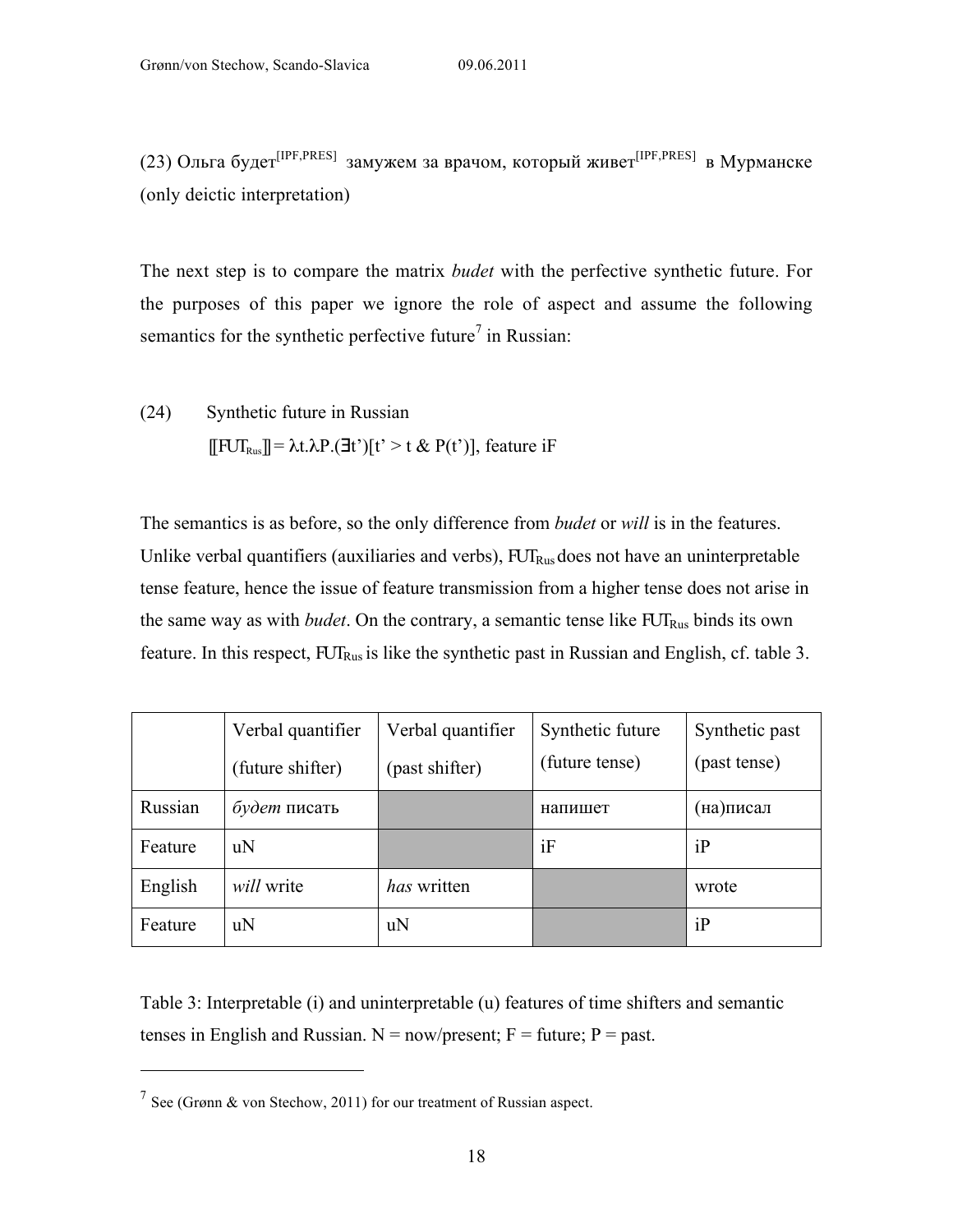To be concrete, let us return to our Russian "Ogihara-sentence" and show why a "present under future" in  $(25)$  cannot have a simultaneous interpretation as in  $(26)$ :

| (25) |                    |                                                                                                                                                            | Маша купит <sup>[PF,FUT]</sup> рыбу, которая живёт <sup>[IPF,PRES]</sup> в Бергенском аквариуме. |
|------|--------------------|------------------------------------------------------------------------------------------------------------------------------------------------------------|--------------------------------------------------------------------------------------------------|
|      | $ST$ = speech time | (only deictic interpretation available)                                                                                                                    |                                                                                                  |
|      | $^*ST = MT$        | (not possible)                                                                                                                                             |                                                                                                  |
| (26) |                    | <sup>*</sup> N $\lambda_1$ FUT <sub>Rus</sub> (t <sub>1</sub> ) $\lambda_2$ kupit(t <sub>2</sub> ) WH Tpro <sub>2</sub> $\lambda_3$ živet(t <sub>3</sub> ) |                                                                                                  |
|      | iF                 | $uF$ — $uF$<br>uF                                                                                                                                          | $uN$ — $uF!$                                                                                     |

To get the Ogihara reading (ST = MT), Tpro must be bound by  $FUT_{Rus}$  in (26). However, unlike English *will*, FUT<sub>Rus</sub> does not transmit uN but checks uF. Thus, the temporal variable of *живёт* ("lives") gets the feature uF via Tpro<sub>2</sub>. This feature should agree with the inherent feature uN of the verb, but it does not and we have a feature mismatch.

At this point it is legitimate to ask whether one could account for the Russian data by stipulating that Russian adjuncts are always deictic. Indeed, given this stipulation, one could argue that the SOT-parameter is not directly relevant for the Russian data since SOT-phenomena are arguably confined to tense dependencies between the matrix and subordinate tense, and a deictic adjunct means that the subordinate tense is independent of the matrix tense.

Some evidence for this stipulation comes from the unavailability of a backward shifted reading for "past under future" in Russian adjuncts:

(27E) He will ride the black horse which Father sent him from Friesland.

[Dodge, "Hans Brinker or the Silver Skates" – Russian National Corpus]

(27R) Сам он поедет<sup>[PF,FUT]</sup> на том вороном коне, которого отец прислал<sup>[PF,FUT]</sup> ему из Фрисландии.

19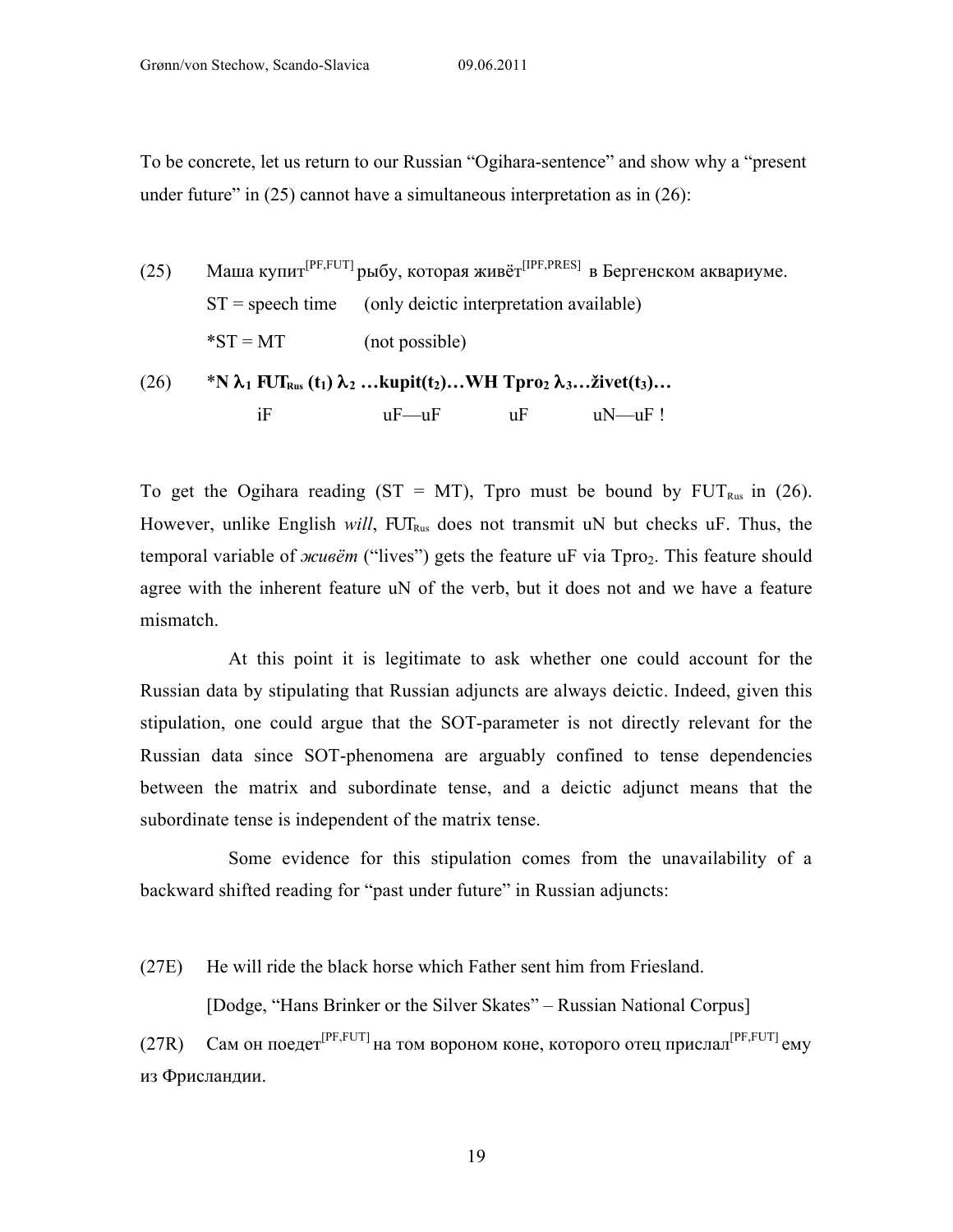In this particular context, it is clear that the father sent him the horse before the utterance time. The problem, however, is that it is impossible to find a context where the form "он поедет на коне, которого отец прислал ему" gets a dependent backward shifted interpretation (a relative past). The sentence can never mean \*prislal  $\leq$  poedet  $\&$  prislal  $\geq$ Now. However, this temporal configuration should be possible if the highest tense in the adjunct were an unrestricted anaphoric Tpro. In that case Tpro could be resolved to the time of "poedet" and the past tense in the adjunct would instantiate the relative past prislal < poedet, leaving the relation between "prislal" and Now unexpressed. For some reason Tpro seems to be restricted to a deictic interpretation in Russian "past under future" contexts like (27R).

However, it is completely unclear why Russian adjuncts – unlike adjuncts in SOT-languages – should only allow for deictic tense. And indeed, we will argue that the ban on a backward shifted reading for a "past under future" in (27R) must be a purely pragmatic phenomenon due to competition from the alternative form "future under future" (*poedet… pošlet*). This argument is strengthened by data with a "future under past", where the adjunct cannot possibly be deictic, as in (28):

(28) Именно в университете девушка познакомилась[PF,PAST] с Биллом Клинтоном, который впоследствии станет<sup>[PF,FUT]</sup> ее мужем.

(google, from a biography of Hillary Clinton)

(*At the university, the girl got to know Bill Clinton who later would become her husband* – our translation).

From this and similar examples – which are easy to find – it follows that the stipulation that Russian adjuncts must be deictic is not only ad hoc, but plainly wrong. Accordingly, the Russian data should and can be explained in the light of Russian being a non-SOT language.

# 5. ANALYSIS: *BEFORE/AFTER/WHEN-*CLAUSES

20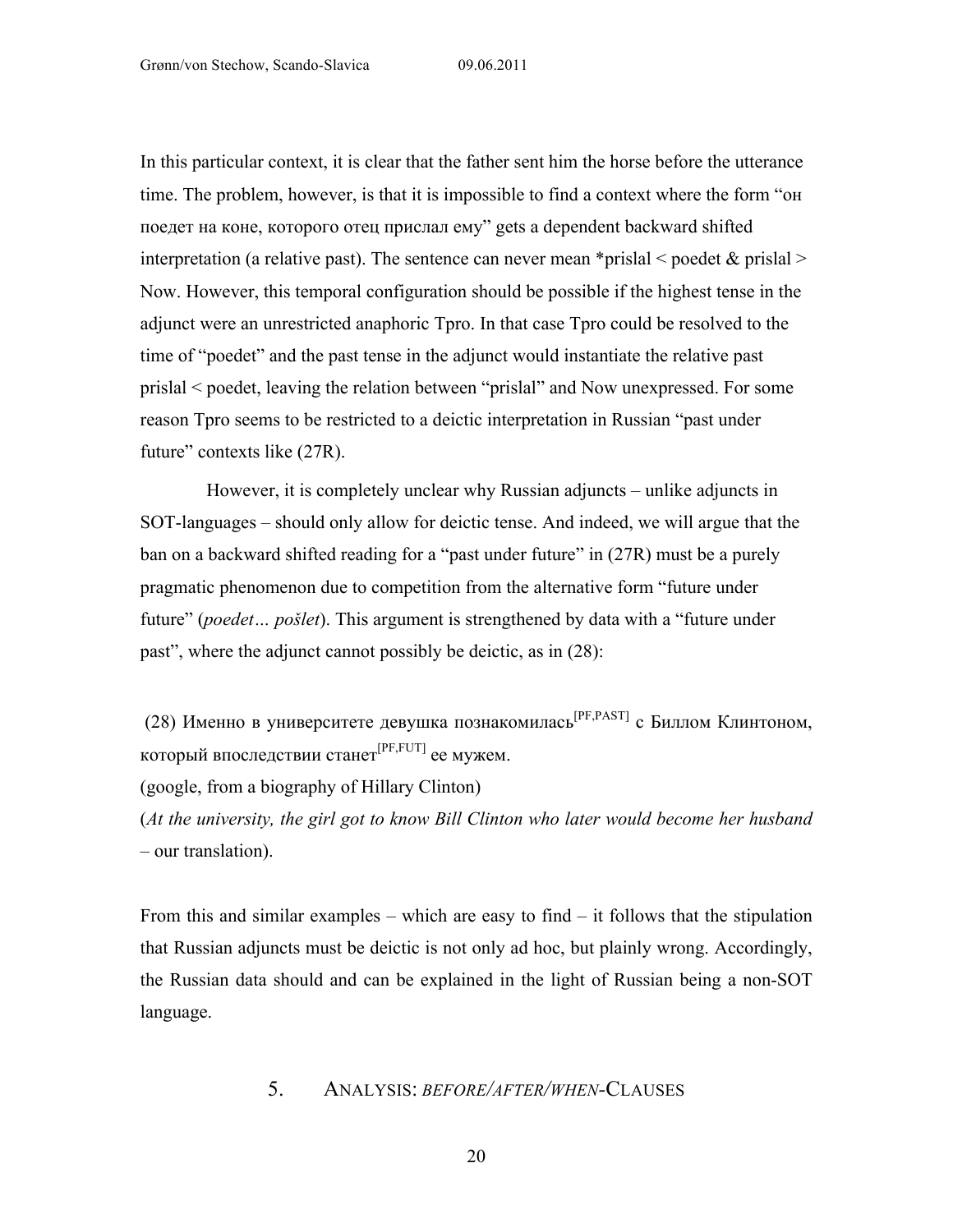We assume an analysis for *after/before* following (von Stechow, 2002) and (Beaver and Condoravdi, 2004): the prepositions are relations between two times t and t' and mean that t is after/before t'. t *when* t' means  $t = t'$  (or  $t \subseteq t'$  or t overlaps t'). Let us start from some simple past tense sentences:

(29) a. John left before/after Mary left.

b. Vanya ušel<sup>[PF,PAST]</sup> do/posle togo kak Masha ušla<sup>[PF,PAST]</sup>.

Inspired by (Heim, 1997) and (Beaver and Condoravdi, 2004) we analyse the complement of *before/after* as: "the earliest time that is at a past time and Mary leaves at that time".

To get this, we need a lot of covert structure, namely the EARLIEST-operator, i.e., a sort of definite article, a temporal *at*-PP that locates the reference time of the complement and a wh-movement that creates the temporal property, which the EARLIEST operator maps to a particular time. The surface syntax of English does not provide the necessary hints that we need all that. Fortunately, Russian syntax as in (29b) is transparent in this respect: *togo* 'this' gives evidence that the complement of the preposition is a definite term. The wh-word *kak* shows that the argument of the determiner EARLIEST is formed by wh-movement. English has these two things covert.

The EARLIEST-operator, which makes the complement of *after/before* definite, is due to (Beaver and Condoravdi, 2004).

(30)  $\mathbb{E}$  EARLIEST<sub>C</sub>  $\mathbb{I} = \lambda P$ , the earliest time t according to the contextual parameter C such that  $P(t)$ . = the t, such that C(t) & P(t) &  $(\forall t')$ [C(t') & P(t')  $\rightarrow$  t < t']

Apart from the differences in abstractness there is no crucial structural difference between English and Russian "past under past" constructions. So the corresponding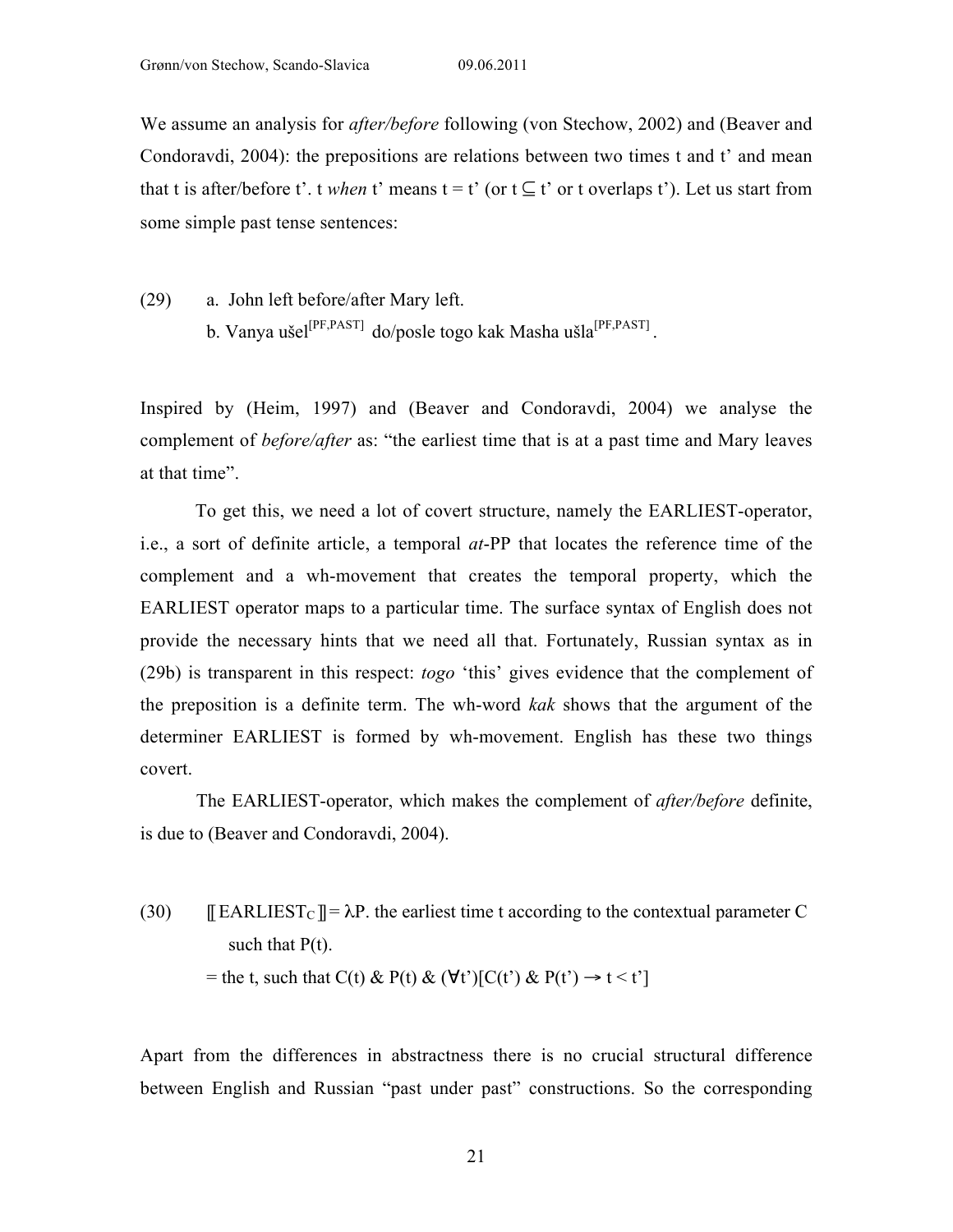sentences in (29a) and (29b) are analysed alike, cf. (31) below:

(31) Ваня ушел<sup>[PF,PAST]</sup> после/до того как ушла<sup>[PF,PAST]</sup> Маша. (morphology: Past\Past) John left after/before Mary left **N**  $\lambda_1$  **PAST(t<sub>1</sub>)**  $\lambda_2$  **Vanja ušel(t<sub>2</sub>) t<sub>2</sub> posle/do EARL<sub>C</sub> kak<sub>3</sub> <b>Tpro**<sub>1</sub>  $\lambda_5$  **PAST(t**5)  $\lambda_4$  **t<sub>4</sub> AT t**<sub>3</sub> **Maša ušla**(t<sub>4</sub>)  $=$  ( $\exists t_2 < s^*$ ) Vanja leaves at  $t_2 \& t_2 >$  (<) the earliest  $t_3$ :  $t_3 < s^* \&$  Maša leaves at  $t<sub>3</sub>$ *(there is a past time t<sub>2</sub>, such that Vanja leaves at t<sub>2</sub> and t<sub>2</sub> is after (before) the* 

*earliest time t<sub>3</sub> such that t<sub>3</sub> is before the speech time and Mary leaves at t<sub>3</sub>)* 

Concerning the more intriguing future matrix construction, we observed a similar distribution for relative clauses and temporal adverbial clauses in sections 1.1 and 1.2; hence we expect a similar analysis. However, our account, which worked nicely for relative clauses, cannot generate a "present under future" in English *before/after* clauses:

(32) John *will* leave before/after Mary *leaves*.

(cf. authentic examples like (8E) and (9E) above)

This *looks* as if the [uN] feature of *leaves* were licensed by the matrix N via transmission of the [uN] feature of *will*, but this does not make sense semantically, as can be seen from (33):

(33) "present under future" in English *before/after* clauses *(first try)*  $N \lambda_1$  **will**(t<sub>1</sub>)  $\lambda_2$  **John leave**(t<sub>2</sub>) t<sub>2</sub> **before**/**after** 

EARL WH<sub>3</sub> Tpro<sub>2</sub> AT  $t_3$  **Mary leaves** $(t_3)$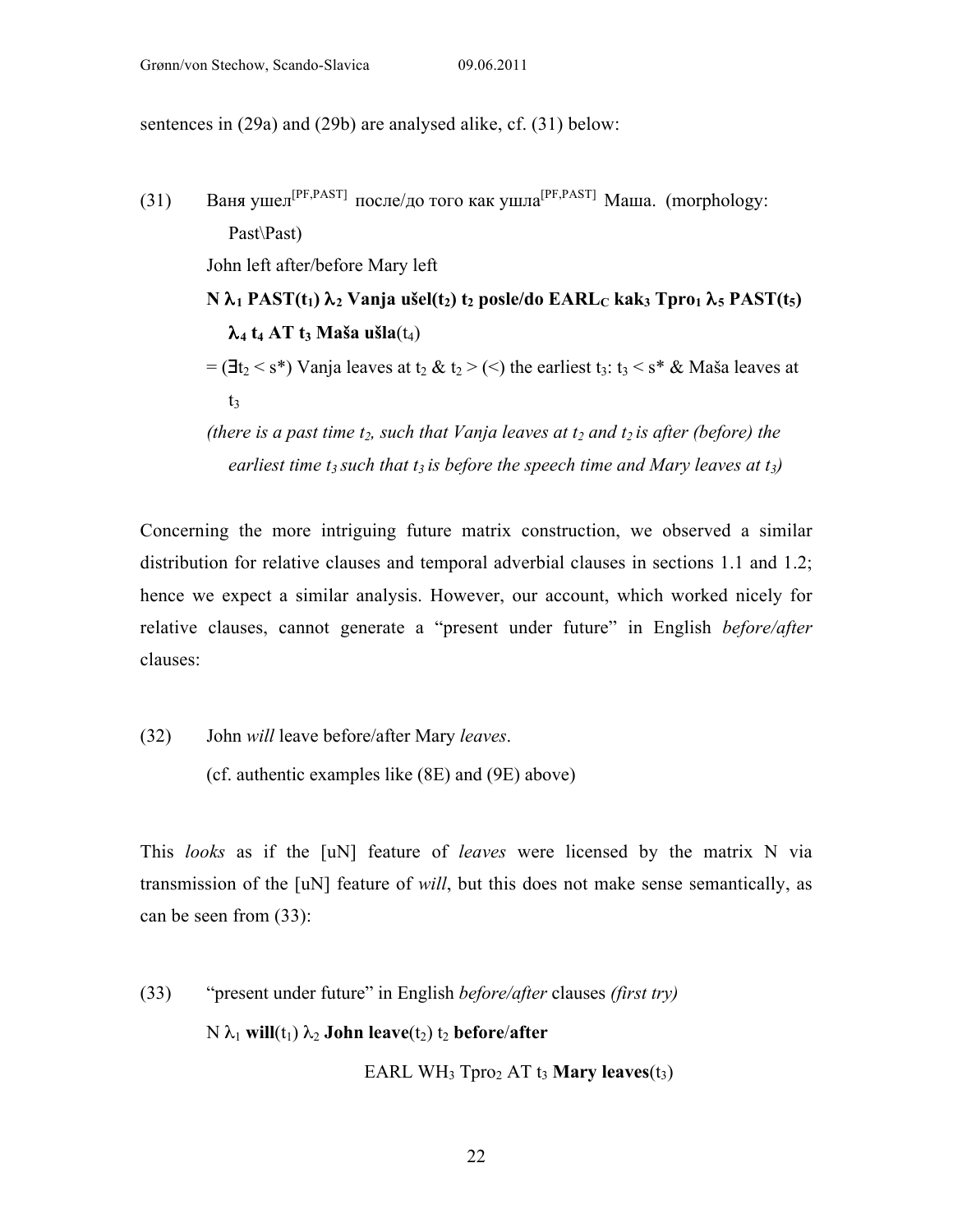$\overline{a}$ 

 $(\exists t_2 > s^*)$  John leaves at  $t_2 \& t_2 \leq (>)$  the earliest  $t_3$ :  $t_2 = t_3 \&$  Mary leaves at  $t_3$ 

The truth-conditions in (33) are contradictory, saying that  $t_2$  should be before (after)  $t_2$ !

In order to get the semantics right in these constructions, we must allow for the insertion of a covert Future in the complement of *before* clauses, and a covert Past in the complement of *after* clauses. We show how this works for *before* clauses in (34):

(34) "present under future" in English *before* clauses *(version 2 – covert future)*  $N$ λ<sub>1</sub> **will**(t<sub>1</sub>) λ<sub>2</sub> **John leave**(t<sub>2</sub>) t<sub>2</sub> **before**  $EARL<sub>C</sub> WH<sub>3</sub> Tpro<sub>1</sub> FUT(t<sub>1</sub>)  $\lambda_4$  t<sub>4</sub> AT t<sub>3</sub> Mary leaves(t<sub>4</sub>)$ ---------------------------------------------uN------------------------------------------uN

Here, the underlined FUT is the covert one. It has the same meaning as *will*. We would have to say exactly which contexts allow the insertion of a covert Future. For instance, in English matrix sentences we do not want the insertion of a covert FUT under N. Furthermore, we have to stipulate that covert semantic tenses do not block feature transmission.

Contrary to the English construction, the Russian "future under future" is unproblematic and analysed precisely as in the case of relative clauses $\delta$ :

(35) Ваня уйдет<sup>[PF,FUT]</sup> после/ до того как уйдет<sup>[PF,FUT]</sup> Маша.  $N$ λ<sub>1</sub>  $FUT<sub>Rus</sub>(t<sub>1</sub>)$ λ<sub>2</sub>  $$  $EARL_c$  kak<sub>3</sub> Tpro<sub>1</sub> $\lambda$ <sub>4</sub> FUT<sub>Rus</sub>(t<sub>4</sub>)  $\lambda$ t<sub>5</sub> t<sub>5</sub> AT t<sub>3</sub> Maša ujdet(t<sub>5</sub>)

iF--------------------------------uF

<sup>8</sup> Of course we also find constructions with temporal adjuncts under a matrix *budet*. In these cases, we can either say that the feature transmission of uN to the adjunct tense is blocked by the SOT-parameter, or we stipulate that Tpro in the adjunct cannot be bound by the matrix tense. This is completely analogous to Russian relative clauses discussed in section 4.2.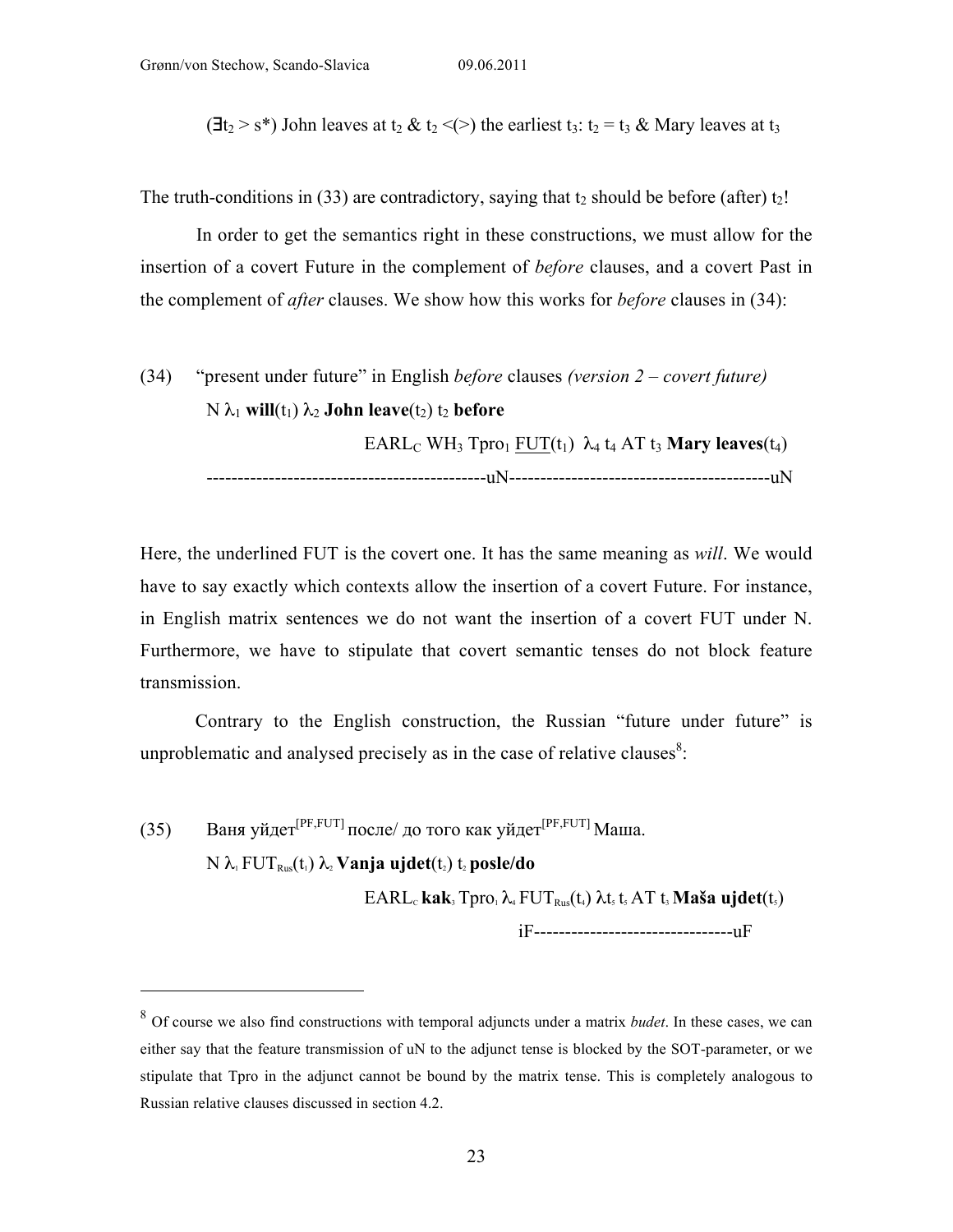$=$  ( $\exists t_1 > s^*$ ) John leaves at t<sub>2</sub> & t<sub>2</sub>>(<) the earliest t<sub>3</sub>: t<sub>3</sub> in C & t<sub>3</sub>> s<sup>\*</sup> & Mary leaves at  $t<sub>s</sub>$ 

In (35), the [uF] feature of the embedded verb is licensed by a local  $\text{FUT}_{\text{Rus}}(\text{uture})$ . We note that from a semantic point of view, a "future under future" would make sense also in English *before*-clauses. Indeed, some informants accept the construction below:

(36) John will leave before Mary will leave  $N$ λ<sub>1</sub> **will**(t<sub>1</sub>) λ<sub>2</sub> **John leave**(t<sub>2</sub>) t<sub>2</sub> **before/after** iN--------------------------------------------------- EARL WH<sub>3</sub> Tpro<sub>1</sub> $\lambda_4$  **will**(t<sub>4</sub>)  $\lambda$ t<sub>5</sub> t<sub>5</sub> AT t<sub>3</sub> **Mary leave**(t<sub>5</sub>)

-----------------uN---------uN

It is also worth pointing out that the perfect can be used in English-like languages to avoid covert operators. For *before* clauses, the perfect must be located in the matrix; while for *after* clauses, the perfect belongs in the adjunct. The latter is illustrated in (37E) below, which furthermore provides a nice translation into Russian (37R) with the semantically transparent construction *posle togo, kak…*:

(37E) This note, my dear Mary, is entirely for you, and will be given you shortly after I am gone. [Dahl, "Kiss Kiss" – RuN-Euro corpus]

(37R) Это послание, моя дорогая Мэри, предназначено только для тебя, и оно будет <sup>[IPF,PRES]</sup> вручено тебе вскоре после того, как меня не станет [PF,FUT].

#### 6. CONCLUSION AND LOOK AHEAD

Russian adjunct tenses (relative clauses and temporal clauses) differ from their English counterparts in one important respect: When the English matrix contains a future (*will*), the simultaneous/shifted reading is expressed by a present tense in the adjunct. Russian obligatorily uses a future tense in the adjunct clause as well.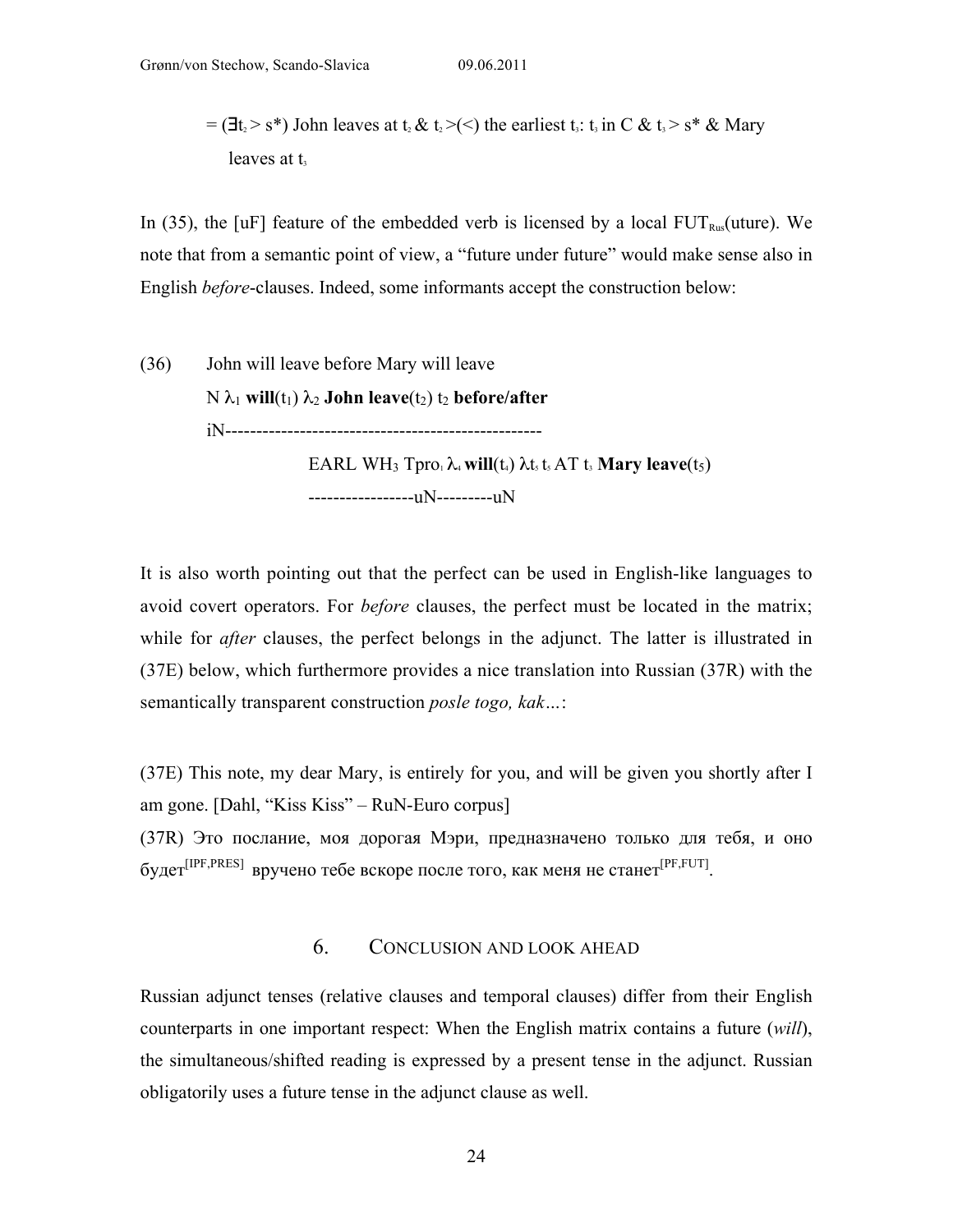This paper is part of a larger research project on tense semantics, notably subordinate tense. We apply our theory for the syntax-semantics interface to real data from parallel corpora. So far, we have dealt with complement tense (Grønn & von Stechow, 2010). The present paper provides a full-fledged theory for adjunct tense. In this paper, however, we haven't analysed adjunct tense inside complements, i.e. adjuncts under attitude verbs:

(38E) John thought Mary would give birth to a son that had blue eyes.

(38R) Ваня <u>подумал<sup>[PF,PAST]</mark>, что Маша родит<sup>[PF,FUT]</sup>сына, у которого <u>будут<sup>[IPF,PRES]</mark></u></u></sup></u></sup> голубые глаза *(как и у отца)*

The highest tense in the complement, the temporal centre of the embedded proposition, cannot be deictic. The reason is that John didn't think in the past about the current speech time. Accordingly, in examples like (38) the interpretation of the adjunct is not dependent on the speaker's utterance time, but on the *subjective now* of the attitude holder. The temporal anaphor Tpro, which is the temporal centre of adjuncts, is flexible enough to capture this fact. In (Grønn  $\&$  von Stechow, 2011), we show how to combine our theory for complement and adjunct tenses in order to account for such cases.

Finally, our theory will also include an analysis of modals and counterfactuals (known for their fake past tense and tense agreement between the antecedent *if*-clause and the matrix). Hence, we will eventually be able to properly analyse the tense configurations in complex authentic examples like the following:

 $(39R)$  $E\sin^{IF} by^{[SUBJ.PART]}$  v te dalekie gody emu skazal<sup>[PF,PAST]</sup>, čto on, kogda vyrastet<sup>[PF,FUT]</sup>, stanet<sup>[PF,FUT]</sup> kopirajterom, on by<sup>[SUBJ.PART]</sup>, naverno, vyronil[PF,PAST] ot izumlenija butylku "Pepsi-koly" prjamo na gorjačuju gal'ku pionerskogo pljaža. [Pelevin, "Generation P" – RuN-Euro Corpus]

(39E) If in those distant years someone had told him that when he grew up he would be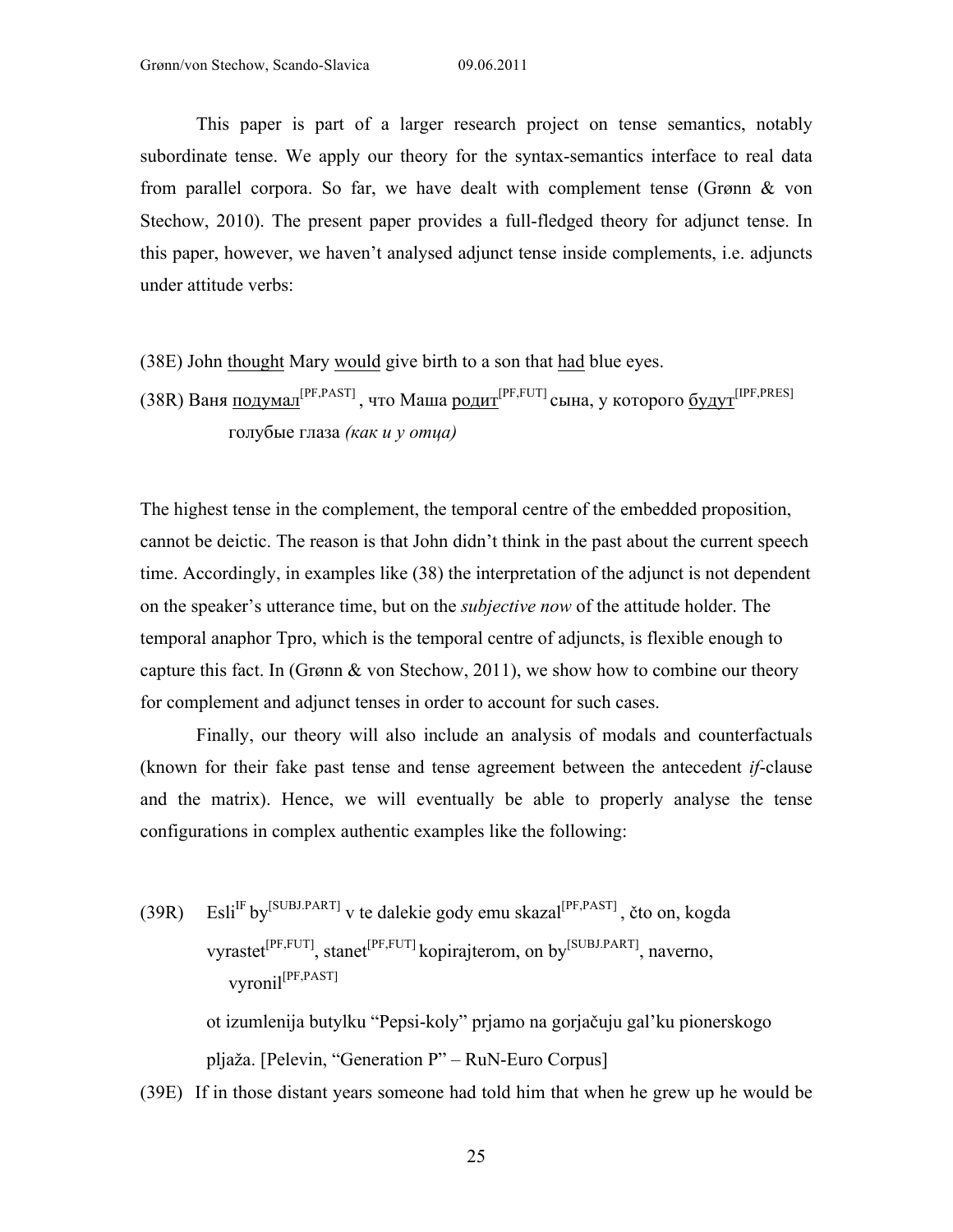a copywriter, he'd probably have dropped his bottle of Pepsi-Cola on the hot gravel of the pioneer-camp beach in his astonishment.

(39N) Hvis han i fjerne tider hadde<sup>[PAST,AUX]</sup> visst<sup>[PAST,PART]</sup> at han skulle<sup>[SUBJ,PART]</sup> bli[INF] copywriter når han ble[PAST] voksen, ville[PAST,MODAL] han antakelig ha[INF,AUX] mistet[PAST,PART] Pepsi-flasken rett i den glovarme hellegangen på stranden i pionerleiren.

This example displays most of the subordinate tense constructions we are interested in. The temporal **adjunct** (*kogda vyrastet – when he grew up*) occurs in a **complement** of an attitude verb ("told"), which itself is the **antecedent** of a counterfactual conditional. A complete theory of subordinate tense should be able to explain why we end up with perfective future morphology in the Russian complement (*vyrastet…stanet*), while languages like English and Norwegian have past tense morphology (*grew up… would be*).

### **LITERATURE**

Beaver, David and Cleo Condoravdi. 2004. *Before and After in a Nutshell*. Ms., handout from talks presented at Cornell, NYU, MIT and UCSC, Sinn und Bedeutung 9.

Enç, Murvet. 1986. Towards a referential analysis of temporal expressions. *Linguistics and Philosophy* 9:405-26.

Grønn, Atle, and Arnim von Stechow. 2010. "Complement Tense in Contrast: The SOT-Parameter in Russian and English". In *Russian in Contrast*. Oslo Studies in Language 2(1), edited by A. Grønn & I. Marijanovic. University of Oslo.

Grønn, Atle, and Arnim von Stechow. 2011. "Adjuncts, attitudes and participles: a tense theory for English and Russian". In *The Russian Verb*. Oslo Studies in Language, edited by A. Grønn & A. Pazel'skaya. University of Oslo.